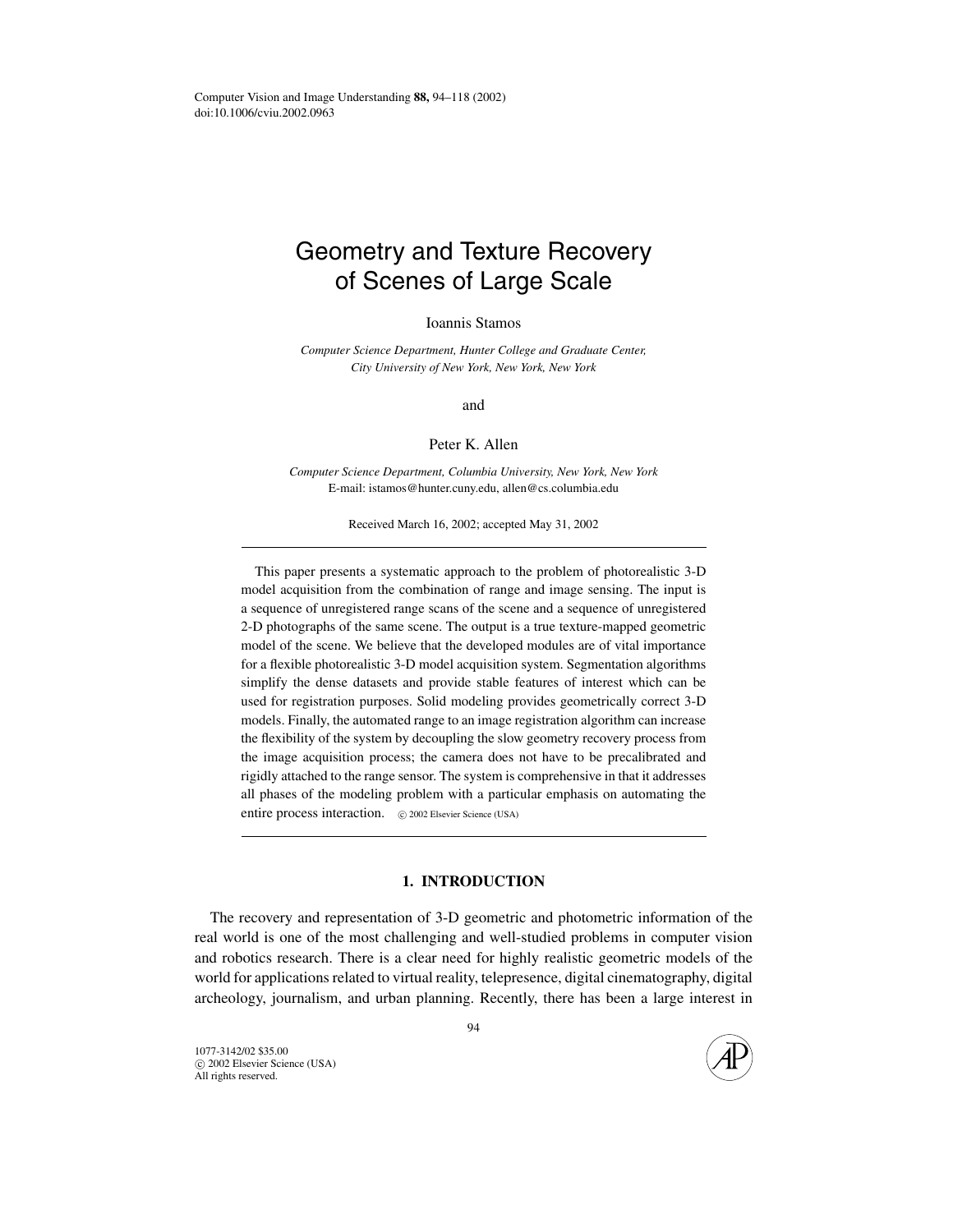reconstructing models of outdoor urban environments [29]. The areas of interest include geometric and photorealistic reconstruction of individual buildings or large urban areas using a variety of acquisition methods and interpretation techniques, such as ground-base laser sensing, air-borne laser sensing, and ground and air-borne image sensing. The ultimate goal is the reconstruction of detailed models of urban sites (digital cities). The creation of digital cities drives other areas of research as well: visualization of very large data sets, creation of model databases for GIS (geographical information systems), and a combination of reconstructed areas with existing digital maps.

Recent developments in range sensing have made possible the acquisition of accurate 3-D scans of outdoor scenes. Range sensors have proven their effectiveness in controlled laboratory environments (e.g., [16, 44]). Taking these methods out of the controlled laboratory environment and using them on large geometrically complex outdoor scenes poses many difficult challenges. In this paper, we present an integrated system for creating geometrically and photometrically correct 3-D models of large outdoor structures.

The problem we attack can be described as follows: Given a set of dense 3-D range scans of a complex real scene from different viewpoints and a set of 2-D photographs of the scene, (a) create the 3-D solid model which describes the geometry of the scene, (b) recover the positions of the 2-D cameras with respect to the extracted geometric model, and (c) photorealistically render the scene by texture-mapping the associated photographs on the model.

The integrated system we developed for the production of photorealistic geometric models of large and complex scenes is described in Fig. 1. We start with a set of range and brightness images which cover the measured site. The range images are first segmented, and 3-D features of interest are extracted (Section 3). After all range images are expressed in the same coordinate system a volumetric solid geometric model which expresses the geometry of the scene is computed (Section 4). Finally, the relative positions of the brightness



**FIG. 1.** System for building geometric and photometric correct solid models.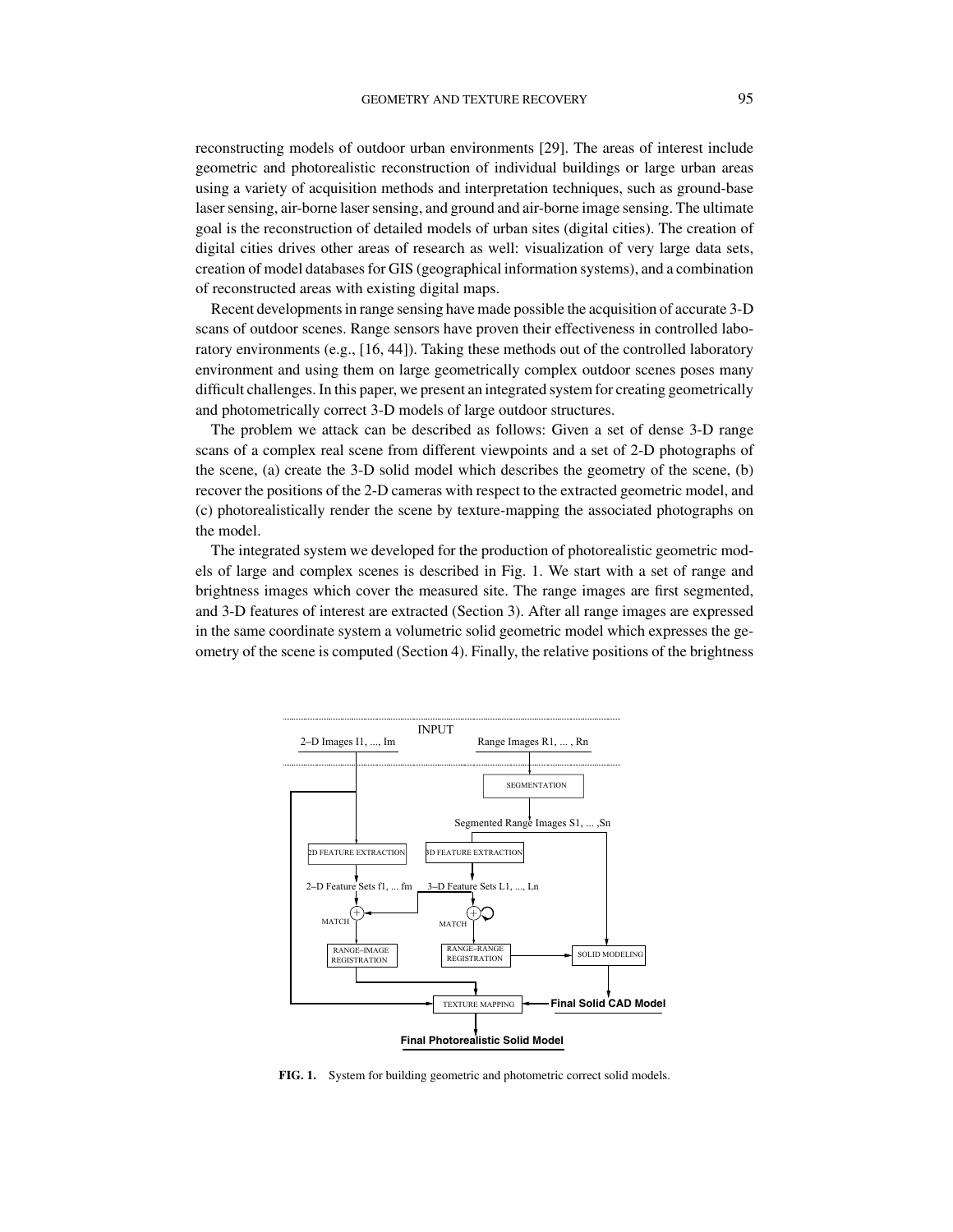cameras with respect to the 3-D model are automatically recovered and the photographs are mapped on the geometric model in order to provide a photorealistic view of the scene (Section 5).

## **2. RELATED WORK**

There are two major approaches in the photorealistic reconstruction of urban 3-D scenes: purely geometric (extraction of dense geometry via range sensing or extraction of sparse and irregular geometry via stereo techniques) and image-based rendering methods (extrapolating geometry in the rendering phase via resampling the captured light field of the scene). Representative systems whose goal is the photorealistic reconstruction of real scenes by the utilization of 2-D imagery only are [6, 17, 46]. In those cases the necessary human interaction and the a priori geometric constraints imposed by the human operator lead to a lack of scalability with respect to the number of processed images of the scene and to the computation of simplified geometric descriptions of the scene. Teller's approach [52] addresses the limitations of the previously described methods by acquiring and processing a large amount of pose-annotated high-resolution spherical imagery of the scene. The end result consists of vertical facades with associated textures [15] along with relief estimation [51]. The automatic computation of the transformation between nearby mosaics [2, 3] is achieved. The whole project is very promising; methods based on images alone, however, are not able to capture highly detailed architectural environments.

Systems which extract dense and regular geometry *must* rely on accurate range measurments. Representative approaches include the VIT group [7, 20, 54], the Digital Michelangelo project [37], the Pietá project [8], Fitzgibbon *et al.* [23], Zhao [57], and Sequiera [45].

Zisserman's group in Oxford [24] works toward the fully automatic construction of graphical models of scenes when the input is a sequence of closely spaced 2-D images (video sequence). Their system couples the matching of 2-D point features in triples of consecutive images with the computation of the fundamental matrices between pairs of images and trifocal tensors between triples of images (projective reconstruction). This work shows how far purely image-based methods have gone but also points out the following inherent limitations: (a) Sparse depth estimates which depend on the texture and geometric structure of the scene, and (b) The resulting CAD model which is a crude approximation in the areas which do not support 3-D measurements. In more recent work of the same group, a priori knowledge regarding the scene is utilized in the 3-D extraction phase [4, 38].

#### **3. SEGMENTATION AND 3-D FEATURE DETECTION**

The individual range images which the range sensor provides are the result of dense sampling of visible surfaces in large urban scenes. Using a Cyrax laser scanner, we get 1K by 1K range samples (∼1 million range samples) with a spatial resolution of a few centimeters. Smoothly varying parts of the scene (e.g., planar or cylindrical surfaces) are sampled with the same rate as nonsmooth surfaces (e.g., parts of the scene with orientation discontinuities). If we are able to identify those smoothly varying parts then we can represent them with a fewer number of parameters. In this section, we formulate the range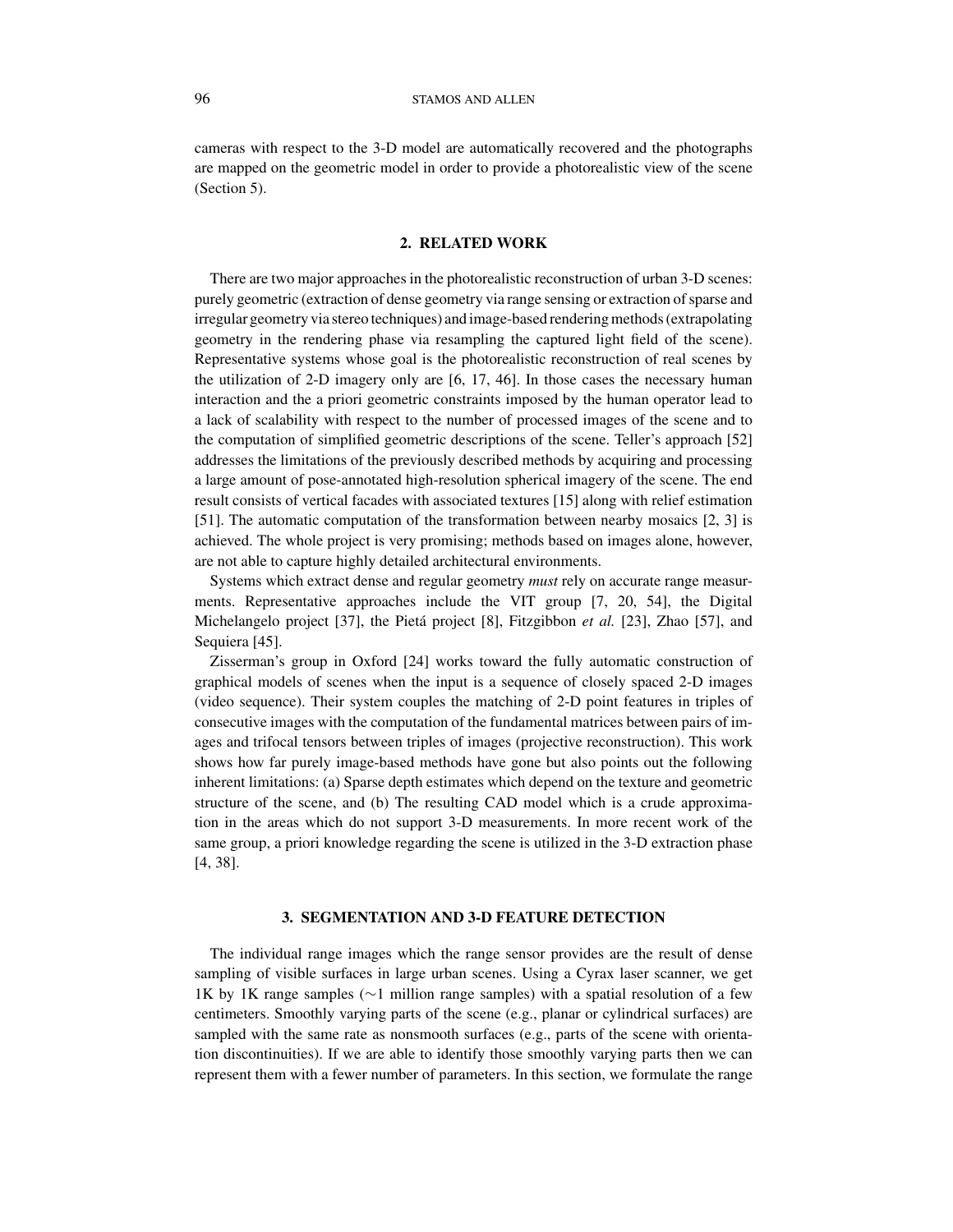

**FIG. 2.** Cluster boundaries defined as sequence of points on the rectangular grid over which the range image is defined.

segmentation and 3-D feature detection problems. Further details on these methods can be found in [48, 49].

#### **3.1. Segmenting Dense Range Data**

We follow the formulation introduced by [9]. Our goal is to segment the range image  ${r(i, j), i = 1...N, j = 1...M}$  into a set of clusters  ${C_{null}, C_1,..., C_n}$ . Each cluster  $C_i$ , *i*  $\geq$  1 is defined over a connected domain {*r*(*i*, *j*)} of 3-D points and it corresponds to a smoothly varying surface  $S_i$  of the object. Also, no two clusters overlap; that is,  $C_i \cap C_j = \emptyset$ ,  $\forall i, j : i \neq j$ . Finally the number of points that support each cluster is larger than a user defined threshold *Tsize*. The special symbol *Cnull* corresponds to the cluster of 3-D points which cannot be classified to any surface.

Each cluster  $C_i$ ,  $i \geq 1$  is represented by a set of parameters  $\mathcal{P}(S_i)$  which define the surface  $S_i$  of infinite extent where the points of the cluster lie and by the sequence of those range points  $\{r(i, j)\} \subset C_i$  which define the outer and inner boundaries of the cluster (see Fig. 2). A range point belongs to the boundary of the cluster if at least one of its 8-neighbors in the 2-D grid is not a member of the cluster. The outer boundary  $\mathcal{O}(S_i)$  is the one that encloses all range points of the cluster, whereas the inner boundaries  $\mathcal{I}_k(S_i)$  are holes inside the cluster. So, a cluster is represented as follows:

$$
C_i = (\mathcal{P}(S_i) | \mathcal{O}(S_i), \mathcal{I}_0(S_i), \dots \mathcal{I}_K(S_i)).
$$

Our final goal is to extract 3-D curves of finite extent at the intersections of adjacent surfaces  $S_i$ . That is, our goal is to generate a list of curves

$$
\mathbf{L} = \{ \mathcal{L}(S_{i0}, S_{j0}), \mathcal{L}(S_{i1}, S_{j1}), \ldots, \mathcal{L}(S_{iW}, S_{jW}) \}.
$$

The symbol  $\mathcal{L}(S_{iK}, S_{jK})$  corresponds to the curve of finite extent which is the intersection of the surfaces  $S_{iK}$  and  $S_{jK}$ . Those surfaces have defined boundaries according to the formulation described above.

<sup>&</sup>lt;sup>1</sup> The indices *i*, *j* define the position and orientation of the laser-beam which produces the 3-D point  $r(i, j)$ .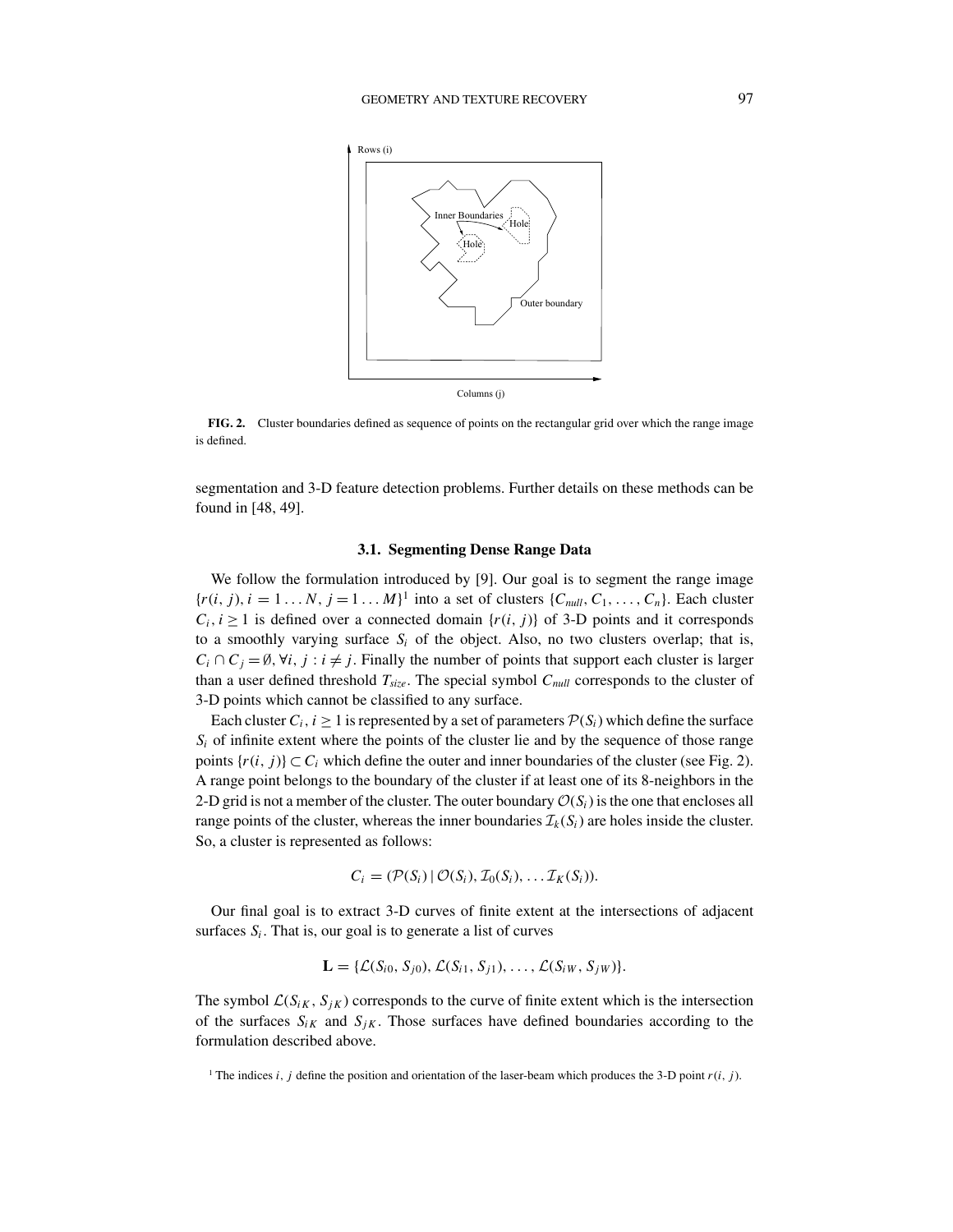

**FIG. 3.** Neighborhood of points inside a cluster. The local planes fit around each point are very close with respect to each other.

The outline of our segmentation algorithm is the following:

*Point classification*: A local plane is fit in the  $k \times k$  neighborhood of every 3-D point. The normal  $n_p$  of the computed plane corresponds to the smallest eigenvector of the 3 by 3 matrix  $A = \sum_{i=1}^{N} ((\mathbf{v_i} - \mathbf{m})^T \cdot (\mathbf{v_i} - \mathbf{m}))$  where **m** is the centroid of the set of  $k \times k$  vertices **vi**. The smallest eigenvalue (least-squares fit) of the matrix *A* expresses the deviation *d* of the points  $\bf{v}_i$  from the fitted plane; that is, it is a measure of the quality of the fit. If the fit is acceptable the point is classified as *locally planar* (when the deviation *d* is below a user-specified threshold *Pthresh*); otherwise is classified as *nonplanar*. Finally if the number of sensed points in the  $k \times k$  neighborhood is not enough to produce a reliable fit the point is classified as *isolated*.

*Cluster initialization*: Create one cluster for every *locally planar* point.

*Cluster merging*: Merge clusters from the initial cluster list. Each cluster in the final list is defined as a set of 3-D points which are connected and lie on the same surface. Formally, the points of every final cluster represent segmented surfaces that can be approximated by small local patches of similar position and orientation at the point-level. That is, the local planes of every pair of neighboring points are very close with respect to each other (see Fig. 3).

*Surface fit*: Fit a plane (using the same algorithm described in the point classification phase) to the points of each cluster.

*Boundary extraction*: Extract the boundaries of each cluster.<sup>2</sup> Each boundary is thus a sequence of 2-D grid points:  $\mathbf{B} = \{(i_0, j_0), (i_1, j_1), \ldots, (i_m, j_m)\}\)$ . The actual 3-D boundary is just  $\mathbf{B3D} = \{r(i_0, j_0), r(i_1, j_1), \ldots, r(i_m, j_m)\}\$  where  $r(i, j)$  is the 3-D position which corresponds to the grid point  $(i, j)$ . We are also computing the 3-D axis-aligned bounding box **BOUND3D** of the set **B3D**. The bounding box is used for a fast estimation of the extension of the 3-D boundary in space and is used in the algorithms for 3-D line extraction (Section 3.2).

The *merging* of neighboring clusters is driven by a metric of conormality and coplanarity of two planar patches. Two adjacent *locally planar* points are considered to lie on the same planar surface if their corresponding local planar patches have similar orientation and are close in 3D space. Figure 4 displays two local planar patches which have been fit around the points  $P_1$  and  $P_2$  (point classification). The normals of the patches are  $\mathbf{n}_1$  and  $\mathbf{n}_2$ , respectively. The points  $P_i'$  are the projections of the points  $P_i$  on the patches. The two planar patches are considered to be part of the same planar surface if the following two conditions are met:

*Conormality measure*: The first condition claims that the patches should have identical orientation (within a tolerance region); that is, the angle  $\alpha = \cos^{-1}(\mathbf{n}_1 \cdot \mathbf{n}_2)$  is smaller than a threshold  $\alpha_{thresh}$ .

<sup>&</sup>lt;sup>2</sup> A range point belongs to the boundary of the cluster if at least one of its 8-neighbors is not a member of the cluster.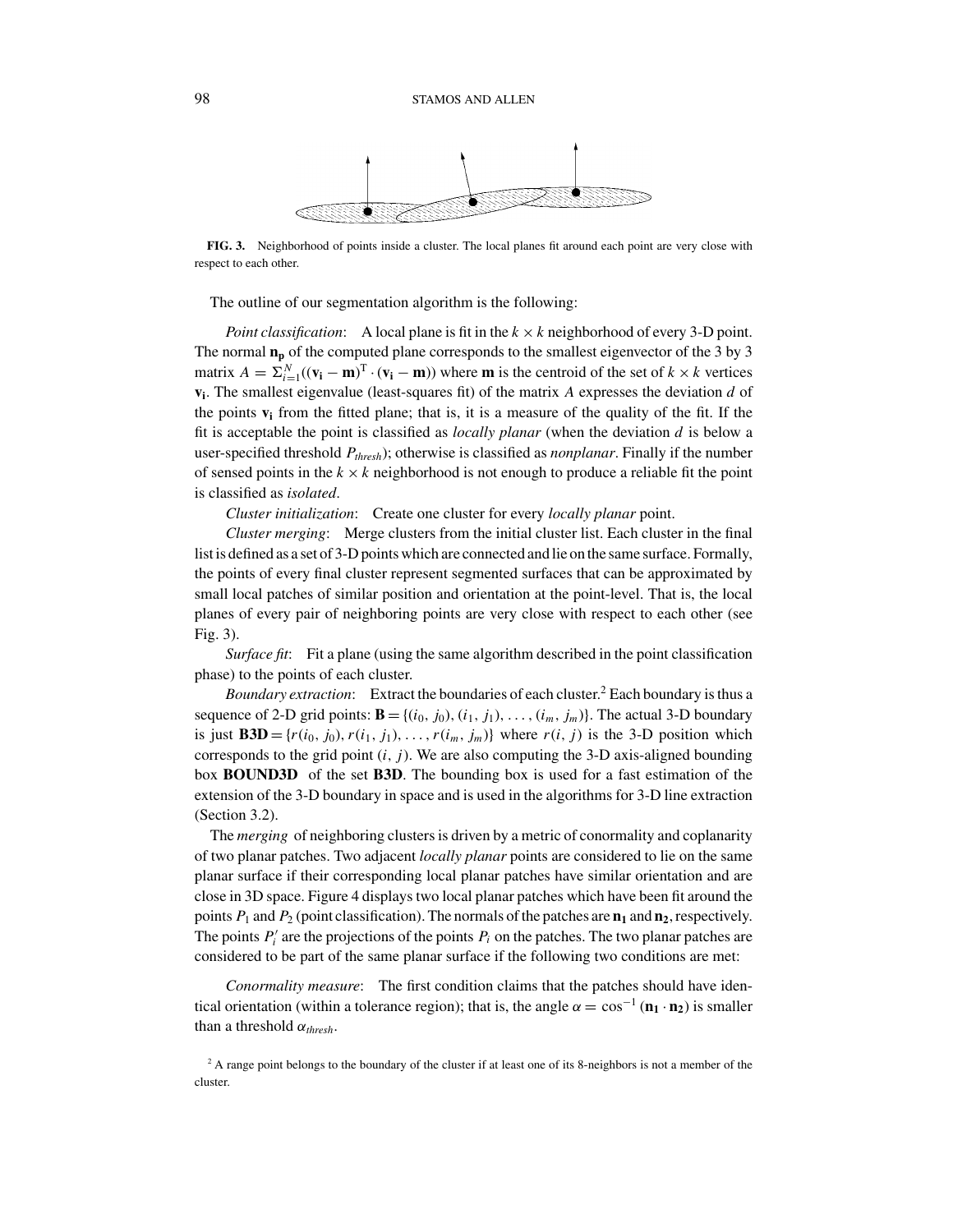

**FIG. 4.** Coplanarity measure. Two planar patches fit around points  $P_1$  and  $P_2$  at a distance  $|\mathbf{r}_{12}|$ .

*Coplanarity measure*: The second condition is that the patches lie on the same infinite plane. The distance between the two patches is defined as  $d = \max(|\mathbf{r}_{12} \cdot \mathbf{n}_1|, |\mathbf{r}_{12} \cdot \mathbf{n}_2|),$ where  $\mathbf{r}_{12}$  is the vector connecting the projections of  $P_1$  and  $P_2$  on their corresponding local planes (see Fig. 4). This distance should be smaller than a threshold  $d_{thresh}$ .

Thus, we defined the predicate *CoPlanar* ( $P_1$ ,  $P_2 | \alpha_{thresh}$ ,  $d_{thresh}$ ) which decides whether two points  $P_1$  and  $P_2$  could be part of the same planar surface within a tolerance defined by the thresholds  $\alpha_{thresh}$  and  $d_{thresh}$ .

The cluster-merging is a sequential-labeling algorithm [5] of the 3-D points into 8 connected regions, where the metric of similarity between neighboring points is the predicate defined in the previous paragraph. This algorithm has complexity *O*(*N*) where *N* is the total number of range points (in our experiments  $N \sim 10^6$ ).

The segmentation algorithm is automatic. The user, though, has to provide three thresholds. The threshold *Pthresh* is used to decide whether a 3-D point can be part of a smoothly varying surface (*Point Classification* phase). Points, whose local planes produce fitting errors<sup>3</sup> above this threshold, are consider to lie on a local discontinuity. Thus, they are rejected from further consideration. The thresholds α*thresh* and *dthresh* are used to decide whether two planar patches have similar orientation and position in space (*cluster-merging* phase). Local patches whose angular distance is greater than  $\alpha_{thresh}$  or whose positional distance is greater than  $d_{thresh}$  are not considered to be parts of the same smoothly varying surface. Thus, by changing those thresholds we are able to achieve different segmentation results.

## **3.2. Extracting 3-D Linear Features from Segmented Range Images**

At a second level of abstraction the 3-D range dataset is represented as a set of 3-D curves. Those curves are the result of an intersection of neighboring bounded 3-D surfaces which have been extracted by the range segmentation module. We implemented the extraction of 3-D lines as a result of planar surface intersections. Those 3-D features are used for the registration between 3-D datasets and between 3-D datasets and 2-D images.

The extraction of 3-D lines involves three steps:

1. Intersection of neighboring 3-D planes to produce 3-D lines of infinite extent<sup>4</sup> (Fig. 5a).

2. Verification of the infinite 3-D lines. This step involves the computation of the distance between the bounded surfaces and the produced 3-D line (Fig. 5b).

<sup>&</sup>lt;sup>3</sup> Minimum least square errors.

<sup>4</sup> A measure of closeness which utilizes the 3-D bounding boxes of the planes is used.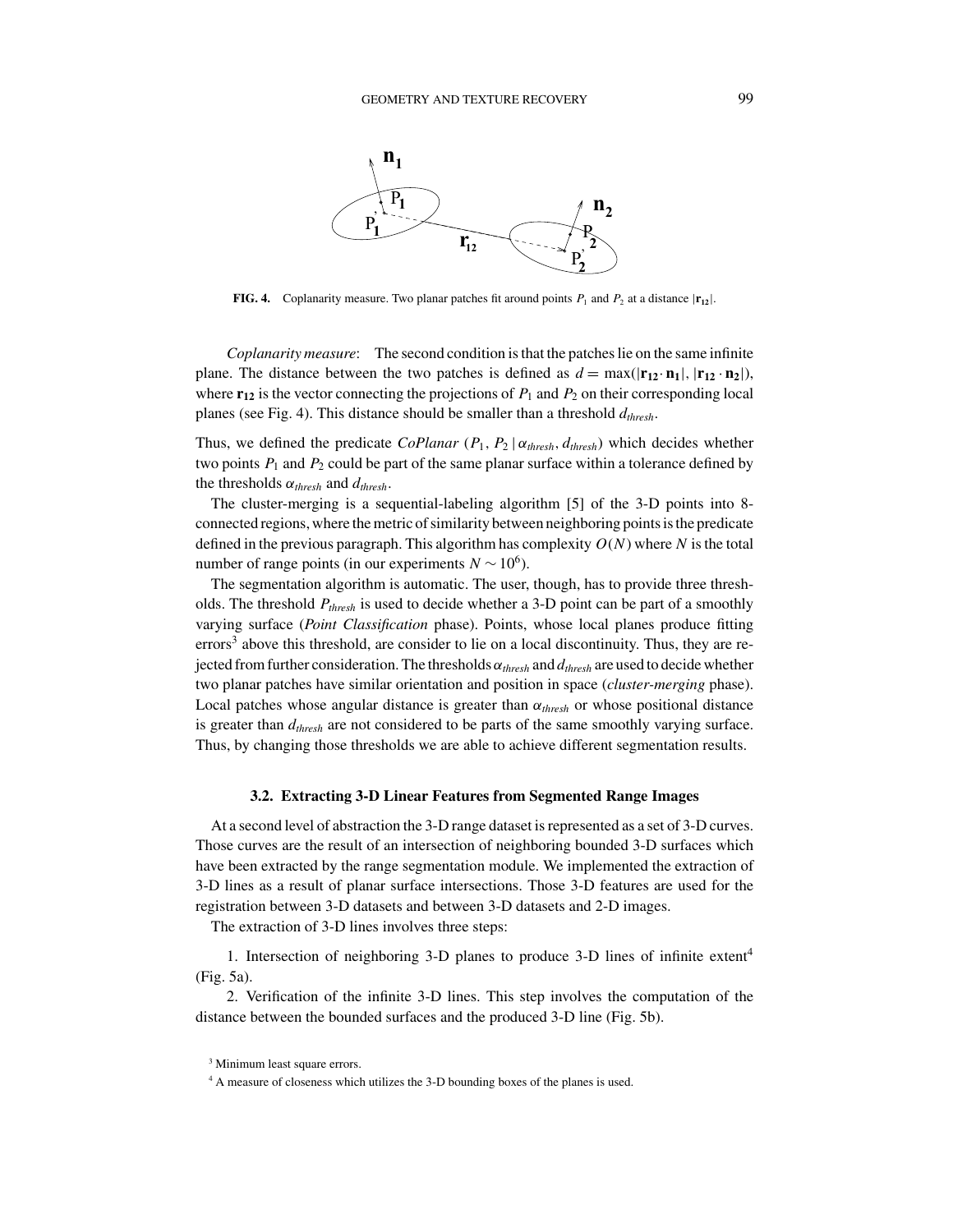

**FIG. 5.** (a) Infinite 3-D line as intersection of neighboring planes, (b) distance of bounded surfaces from line, and (c) verified 3-D linear segment.

3. Generation of 3-D linear segments out of the infinite 3-D lines. This is done by keeping the parts of the infinite 3-D lines which are verified by the range dataset (Fig. 5c).

Thus the 3-D line extraction algorithm works as follows: For every pair  $(S_i, S_j)$  of neighboring 3-D surfaces generate the infinite 3-D lines  $L(S_i, S_j)$  as the intersection of those surfaces. Then verify the existence of that line by computing its distance from the two surfaces  $S_i$  and  $S_j$ . Finally, extract the verified 3-D linear segment  $LS(S_i, S_j)$  out of the infinite 3-D line (for more details see [47, 48]).

## **3.3. Segmentation Results**

The segmentation algorithms have been tested on range scans of urban structures. We have chosen four buildings. Two of them, the Casa Italiana and Teacher's College Building, are part of the Columbia University campus in New York City and are typical urban structures. These are buildings with planar facades and regular patterns of windows and doors. We also scanned the front of the Guggenheim Museum in New York City,<sup>5</sup> a one-of-a-kind building with conical facades. Our final scanned building is the Flat-Iron Building, a trademark of New York's early 20th century architecture.

The range and segmented scan of one view of Casa Italiana (a photograph of the building can be seen in Fig. 18a) and segmented scans of two additional views of the same building are shown in Fig. 6. Range and segmented scans of Teacher College are shown in Fig. 7, whereas photographs and range and segmented scans of the Guggenheim museum and of the Flat-Iron Building are shown in Figs. 8 and 9, respectively. Each segmented surface is displayed with a different color. The points which failed the initial *Point Classification* step are displayed in red.

The segmentation algorithm correctly extracts planar regions. In the case of Casa Italiana, all major walls have been extracted as well as small bricks and window borders. The same is true in the case of Teachers College, where we are able to extract parts of the roof and window shades. The first view of the Flat-Iron Building has been segmented into two major planar regions and a large number of window borders have been identified. In the second view one major wall has been extracted. Finally, in the case of the Guggenheim Museum the segmentation algorithm is able to extract conical façades. Thus, the algorithm can extract slowly varying smooth surfaces and not exclusively planes. This is because in the Cluster-Merging phase we are using a local region-growing decision which does not force the extracted regions to lie on a plane.

<sup>&</sup>lt;sup>5</sup> Designed by Frank Lloyd Wright, one of the most famous architects of the 20th century.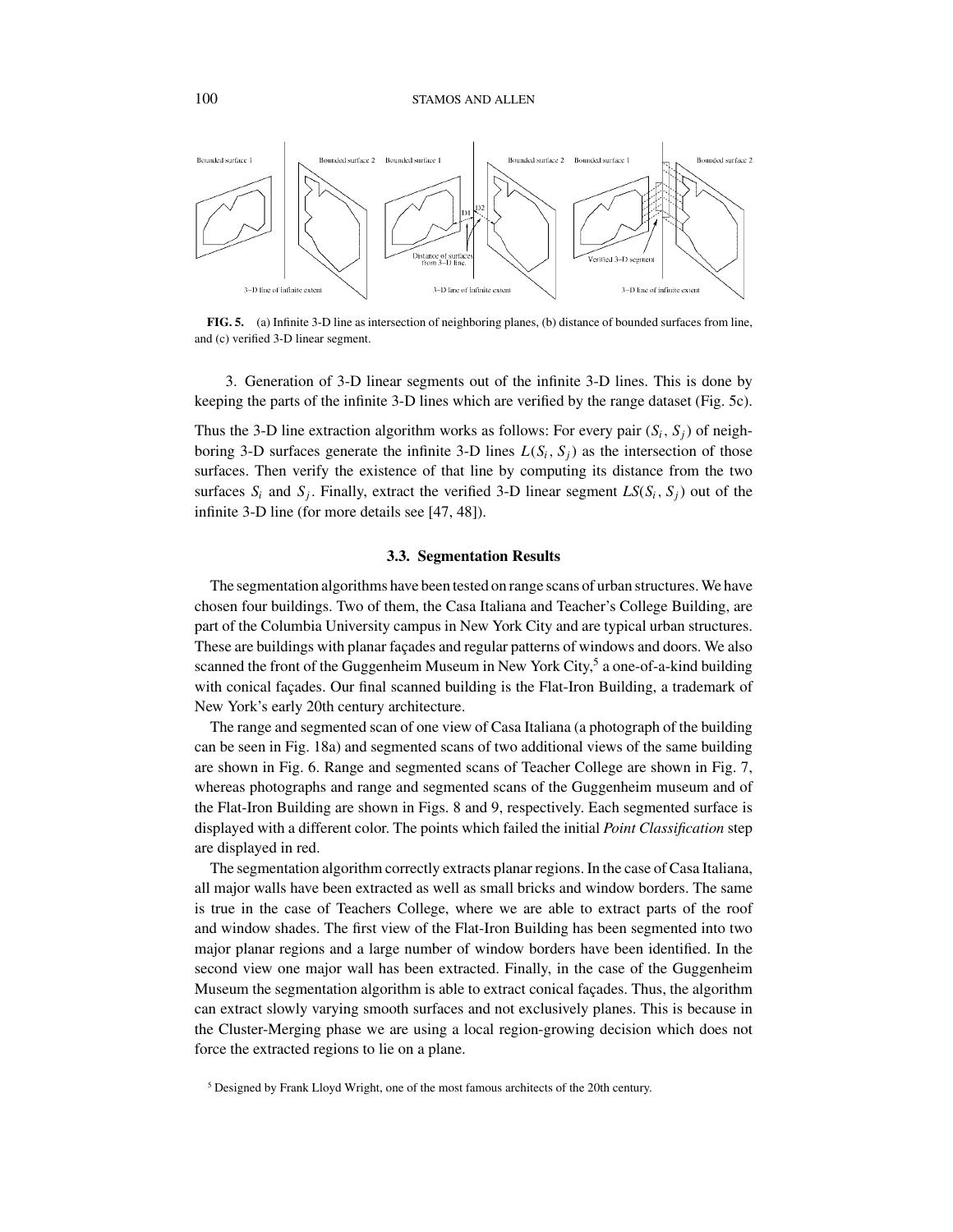

**FIG. 6.** Casa Italiana. Top row: Range and segmented images (first view). Bottom row: Segmented images (second and third view). Each segmented surface is displayed with different color. The points which failed the initial *Point Classification* step are displayed in red (the large segmented wall on the second view is not red). Color versions of all images of this paper can be found at http://www.cs.columbia.edu/robotics/CVIU.

Figure 10 displays the results of the line extraction algorithm for the first views of the Casa Italiana and Teachers College. It is clear that major linear features (borders of large walls) as well as borders of windows have been extracted correctly.

The segmentation algorithms are very efficient. The surface extraction algorithm has a complexity of  $O(N)$  where *N* is the total number of range points. The feature extraction algorithm has a complexity of  $O(M^2)$  where *M* is the number of extracted 3-D planes.

Once we have extracted the segmented surfaces from the original dense range scan, we can use them as input to the full 3-D CAD modeling phase of the system (Section 4). We can also use the extracted 3-D linear features for range-to-range and range-to-image registration (Section 5).

## **4. SOLID MODELING**

In general, 3-D modeling systems are based either on mesh-based or on volumetric approaches. In the mesh-based approaches, each range image is transformed into a mesh of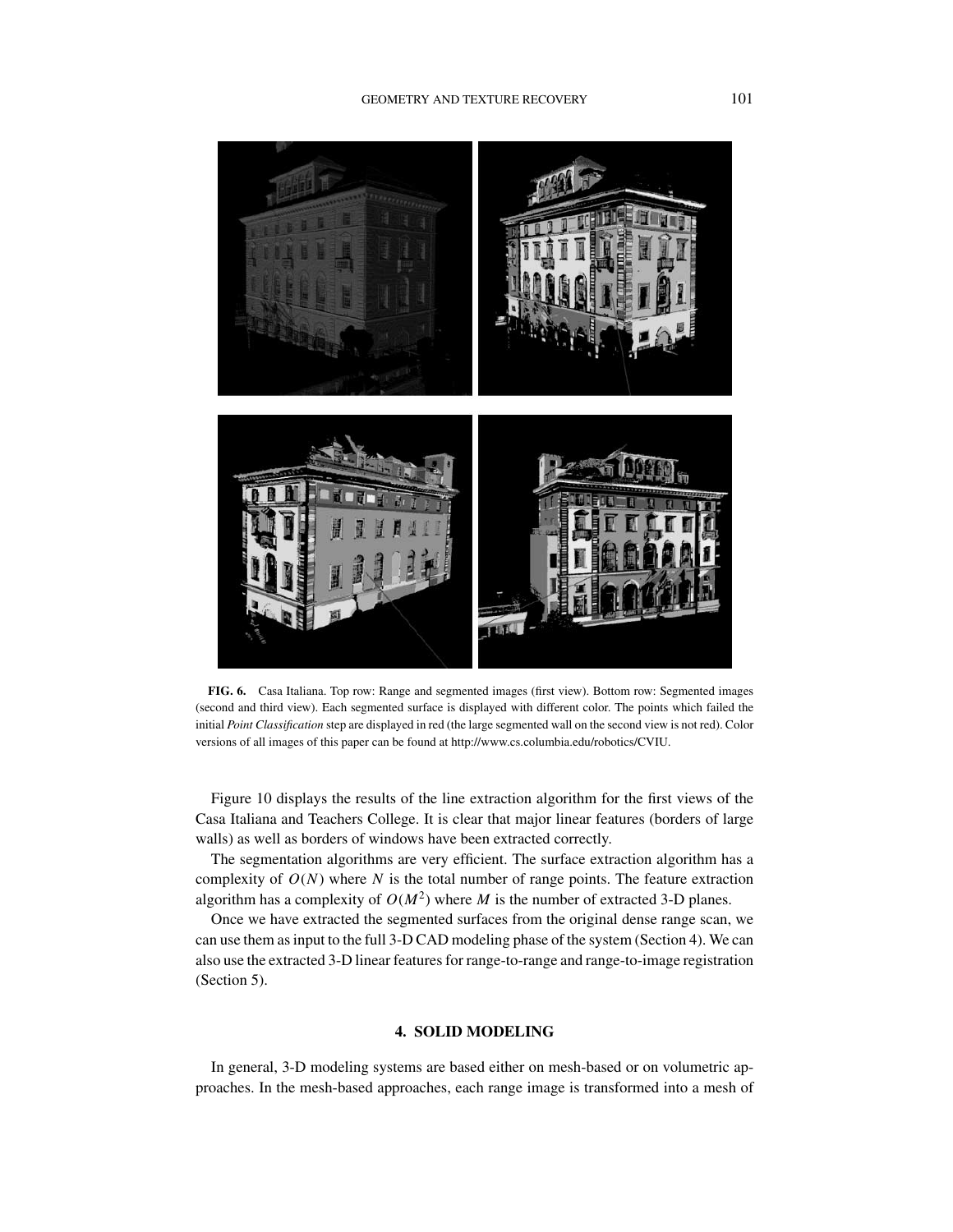

**FIG. 7.** Teachers College. Range (top) and segmented (bottom) image of the scene. Each segmented surface is displayed with a different color. The points which failed the initial *Point Classification* step are displayed in red.

triangular faces and all range images are merged by averaging surface elements on the mesh level. The final result is a triangular mesh which approximates the outer surface of the sensed object ([53] is a representative approach). Volumetric approaches, on the other hand, combine individual range images into a 3-D volume. The underlying representation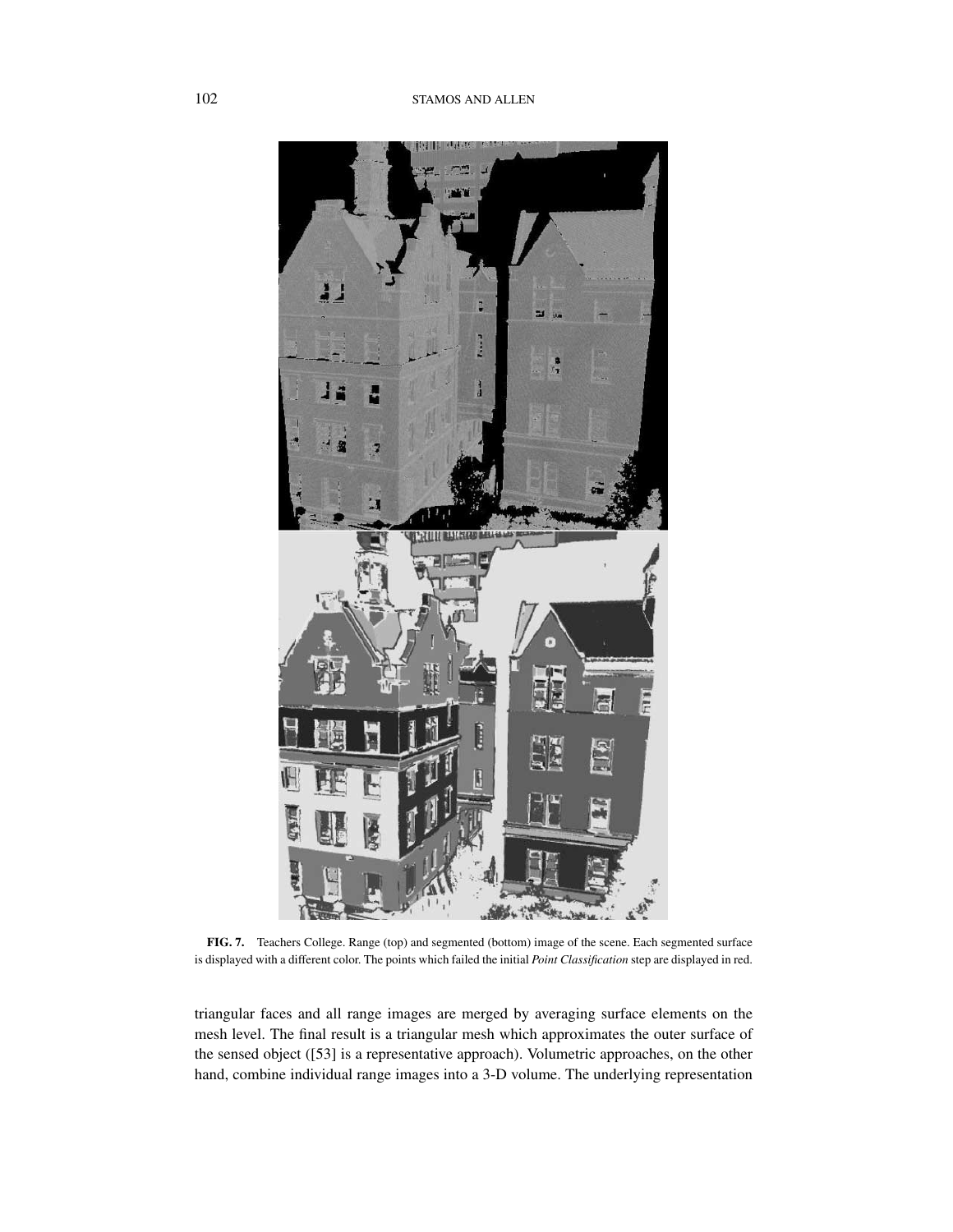

**FIG. 8.** Guggenheim Museum. Top row: Two-dimensional photograph and dense range scan (first view). Bottom row: Segmented range scans (first and second view). Each segmented surface is displayed with a different color. The points which failed the initial *Point Classification* step are displayed in red.

is the 3-D volume which approximates the actual volume the sensed object occupies (see [16, 43] for representative approaches). Volumetric approaches are considered superior to mesh-based methods, since they can model and fill holes in the final models. Holes can destroy the photorealistic appearance of the scene and thus are highly undesirable.

Our solid modeling system involves the following:

- 1. Individual range-image acquisition from different viewpoints.
- 2. Registration of all images into a common frame of reference.

3. Transformation of each range image into an intermediate volumetric-based representation using a sweeping operation.

4. Merging of all swept range images into a common representation.

# **4.1. Modeling System**

We have extended the modeler which is based on an earlier work by Reed and Allen [43]. The innovative principle of this approach is the representation of each individual range image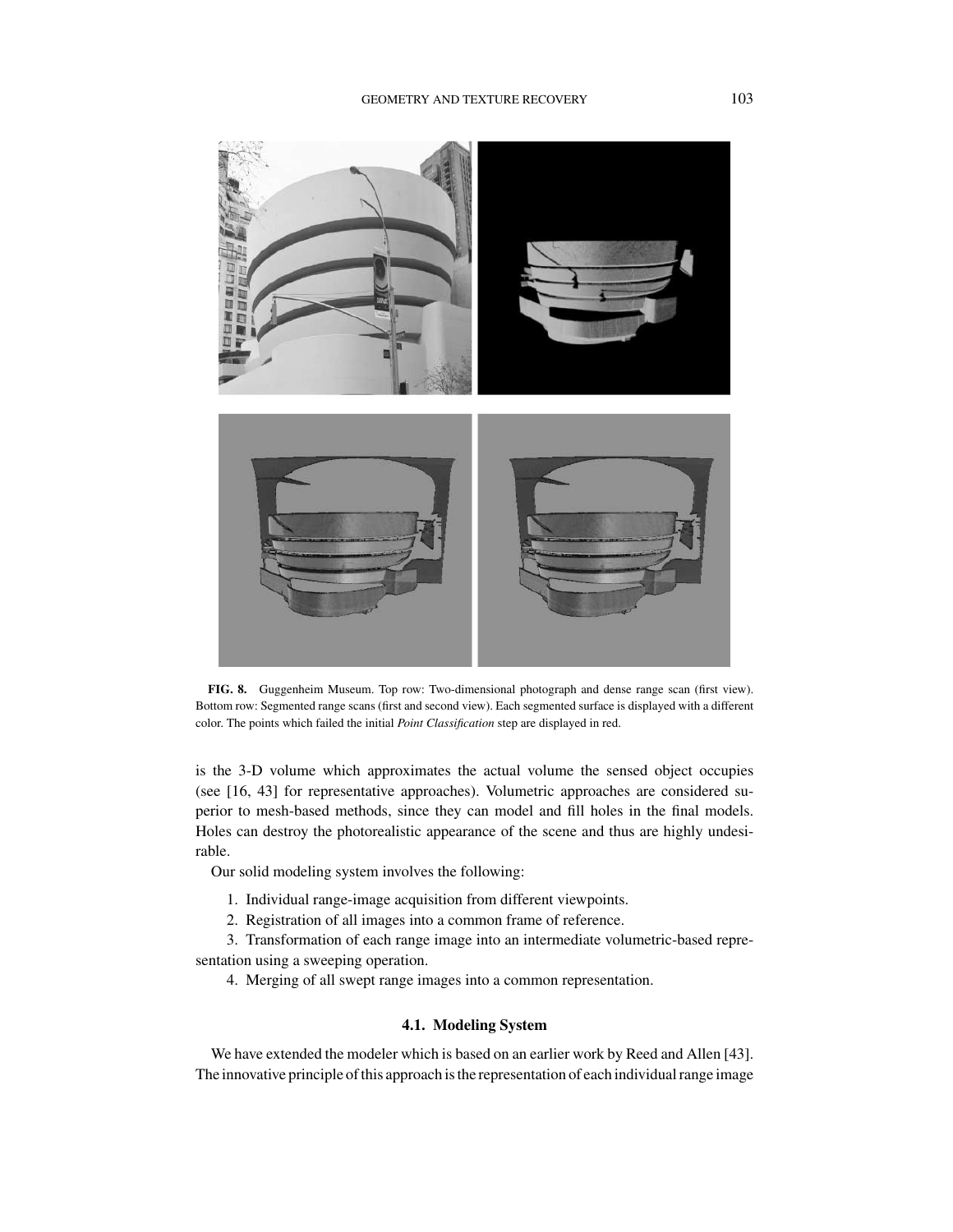

**FIG. 9.** Flat-Iron Building. Top row: Two-dimensional photograph and dense range scan (first view). Bottom row: Segmented range scans (first and second view). Each segmented surface is displayed with a different color. The points which failed the initial *Point Classification* step are displayed in red.



**FIG. 10.** 3-D lines produced by intersection of neighboring 3-D planes. Major features (such as wall and window borders) have been captured. Teachers College (left) and first view of Casa Italiana (right).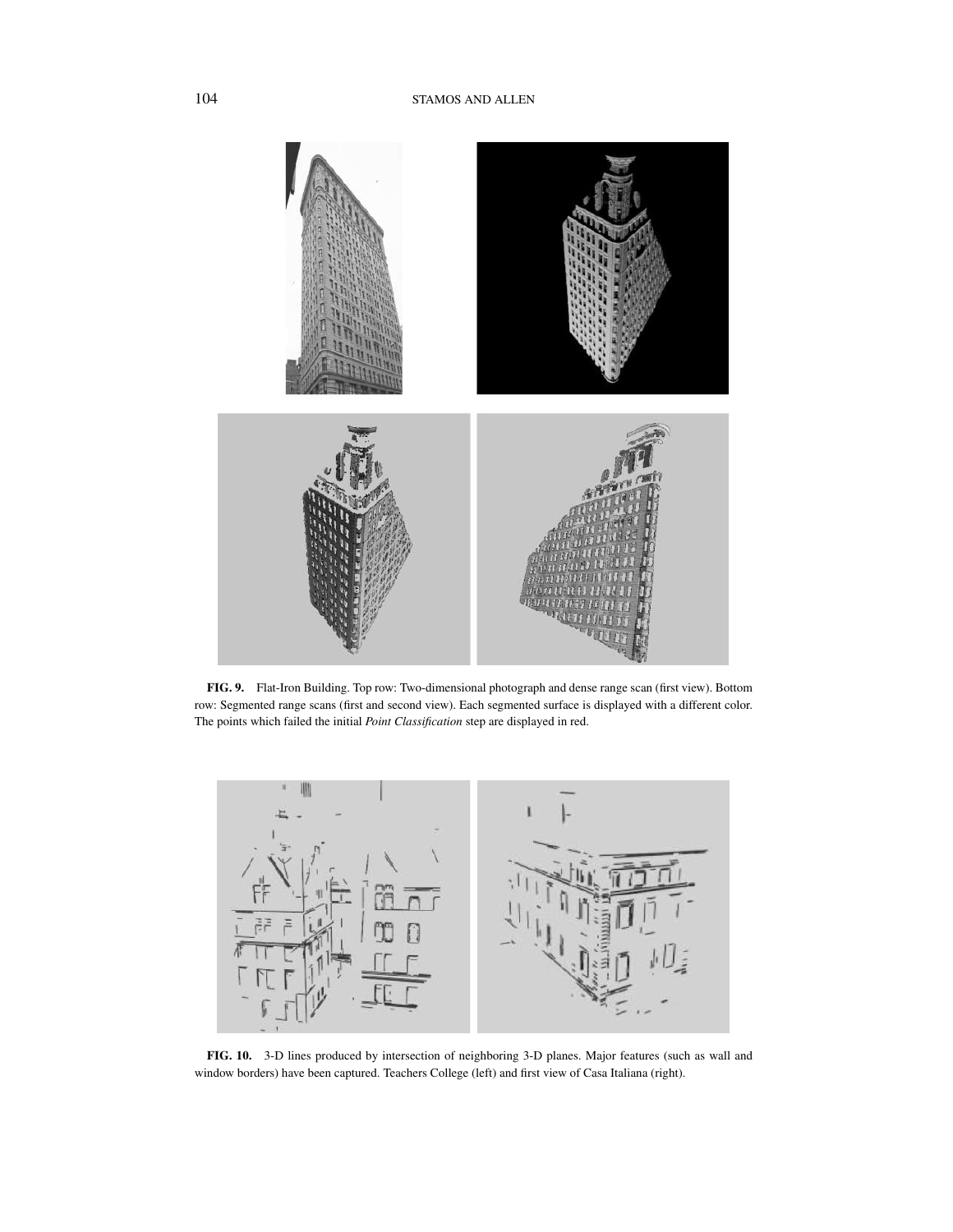

**FIG. 11.** Solid modeling concept. (a) Solid block being sensed, (b) Mesh generated by the measured 3-D points. (c) Partial solid model construction formed by sweeping mesh surfaces along the sensing direction.

with a solid volume. Each cloud of range points is transformed into a triangular surface mesh, and that mesh is then *swept* or extruded to a solid volume. The volumes elegantly capture the sensed and "yet to be explored" parts of the scene. The difficult problem of merging individual registered range images transforms to the computation of volumetric boolean set intersections between the partial solid volumes which represent each individual view of the scene. The modeling concept is described in Fig. 11. A triangular surface mesh (Fig. 11b) is constructed from the raw range image of the sensed object (Fig. 11a). That mesh is swept toward the sense direction and the resulting solid model is shown in Fig. 11c. A part of the reconstructed triangular mesh of an object is shown in Fig. 12a. Each triangular mesh element is extruded along the sensing direction creating a triangular prism (Fig. 12b). The final swept volume is the result of the boolean unification of the individual triangular prisms (Fig. 12c).

#### **4.2. Modeling Outdoor Structures**

Reed's method works well in a carefully calibrated laboratory setting, where objects placed on a turntable are scanned from accurately calibrated range-sensor positions. In order to extend the system to outdoor environments we need to provide a method for the registration of the individual range scans. Indoor model recovery typically uses calibrated stations which we do not have access to outdoors. However, since urban scenes provide very reliable 3-D linear features (see Section 3 for our 3-D line extraction method), we decided to use those linear features for range registration. The registration (computation of the rotation matrix *R* and translation vector **T**) between the coordinate systems of the *nth* and first range image is possible if at least two line<sup>6</sup> matches are given. The rotation is calculated according to the closed-from solution described in [21]. After the rotation is known a linear system can be formed for the computation of the translation [47]. Currently, the match between features is manual. The automation of this process could be possible by the utilization of the RANSAC framework described in Section 5 in the context of rangeto-image registration. Another issue which we need to consider is the fact that parts of the model may be missing due to transparent objects in the scene (such as windows). Those parts need to be interpolated from neighboring samples. Finally, the simplification of the dense mesh surfaces becomes important for efficient 3-D modeling and efficient rendering of the scene. A key contribution of our work is the incorporation of segmentation as the necessary stage of early 3-D modeling. The generation and unification of every individual

<sup>6</sup> Infinite 3-D line without endpoints.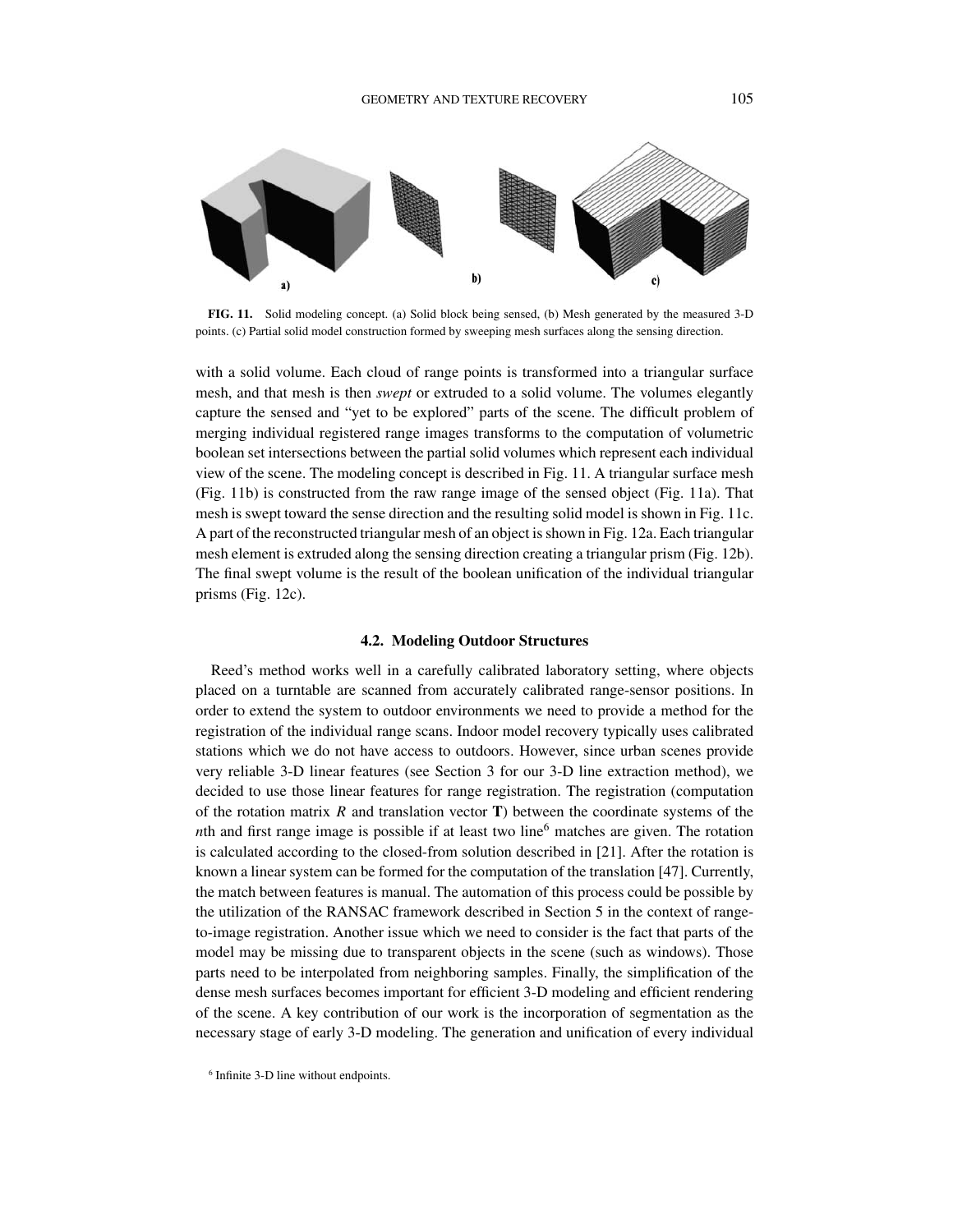

**FIG. 12.** Sweeping triangular mesh elements. (a) Triangular mesh surface, (b) one triangular element swept towards sensing direction, (c) all triangular elements swept.

triangular prism in order to create the final solid model (see Fig. 12) can be avoided with the use of polygonal prisms in the areas where planar surfaces have been extracted. Instead of creating one triangular prism for each individual mesh element, we can create prisms for the large planar polygonal areas extracted by the segmentation process. Parts of the scene which cannot be segmented into planar regions are treated as triangular prisms swept toward the sensing direction. That means that nonplanar parts, such as columns and cupolas, are kept as dense swept meshes.

Figure 13 demonstrates the result of sweeping the outer polygonal, hole, and triangular elements in the sensing direction. In the top row a presentation of sweeping when no holes exist is shown. Polygonal and triangular prisms are unified in order to create a partial solid model. The extent of the sweep operation is determined by the computation of an adequate far plane distance that will envelope the building's extent. For the Italian house experiment we swept each volume back by  $120 \text{ m}^7$ . A complication arises in the presence of hole elements. This complication is demonstrated on the bottom row of Fig. 13. Holes inside large polygonal elements must be handled differently; the prisms created by sweeping the holes can be thought of as negative prisms. That means that a hole defines a void space. This is naturally implemented by the subtraction of the swept volume generated by the holes from the final partial solid model.

#### **4.3. 3-D Modeling Results**

We have tested this method on a building on Columbia University's campus. The acquired range scans are segmented, registered, and finally transformed to a nonredundant volumetric solid representation. The segmentation of each range scan is done by means of the segmentation algorithm described in Section 3. We manually match pairs of automatically extracted 3-D lines in order to align the scans on the same coordinate system (see Section 4.2).

The original range scans of the building Casa Italiana are subsampled and then segmented into polygonal planar regions. The unification of those two types of sweeps (sweeps produced by polygonal and sweeps produced by triangular faces) provides the final solid sweep for the first view of the building. The final solid sweeps for the three views of Casa Italiana and their volumetric boolean intersections which result in a topologically correct and geometrically accurate solid model of the scene are shown in Fig. 14.

Table 1 shows the reduction on the number of polygons used in the solid modeling phase. That reduction and increased efficiency is the result of the involvement of the segmentation

<sup>7</sup> The spatial extent of the building can be easily computed from the registered 3-D point clouds. The 3-D bounding box of the cloud is computed (by finding the extreme 3-D points of the set in the X, Y, and Z direction). The maximum dimesion of this box is used as the sweeping distance.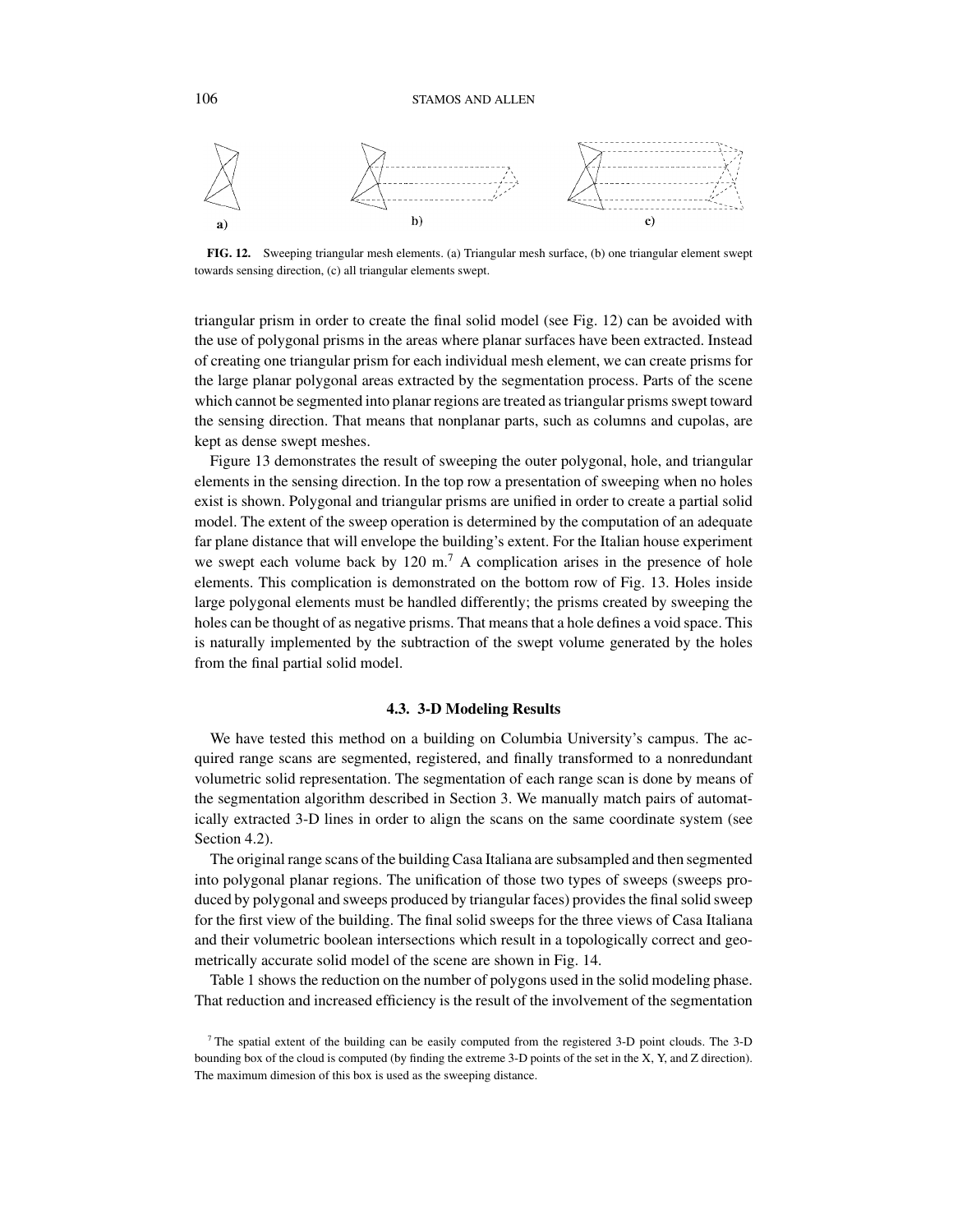

**FIG. 13.** Extension of solid modeler. Top row: (left) Polygonal face (without holes) and triangular mesh elements. (middle) One polygonal element swept toward the sensing direction. (right) All elements swept. The union of all prisms is the resulted partial solid volume. Bottom row: same concept. Now, though, the polygonal face has holes.



**FIG. 14.** Modeling Casa Italiana. Three volumetric sweeps of the segmented range scans. The volumetric set intersection of the three sweeps leads to the final composite solid model (bottom right image).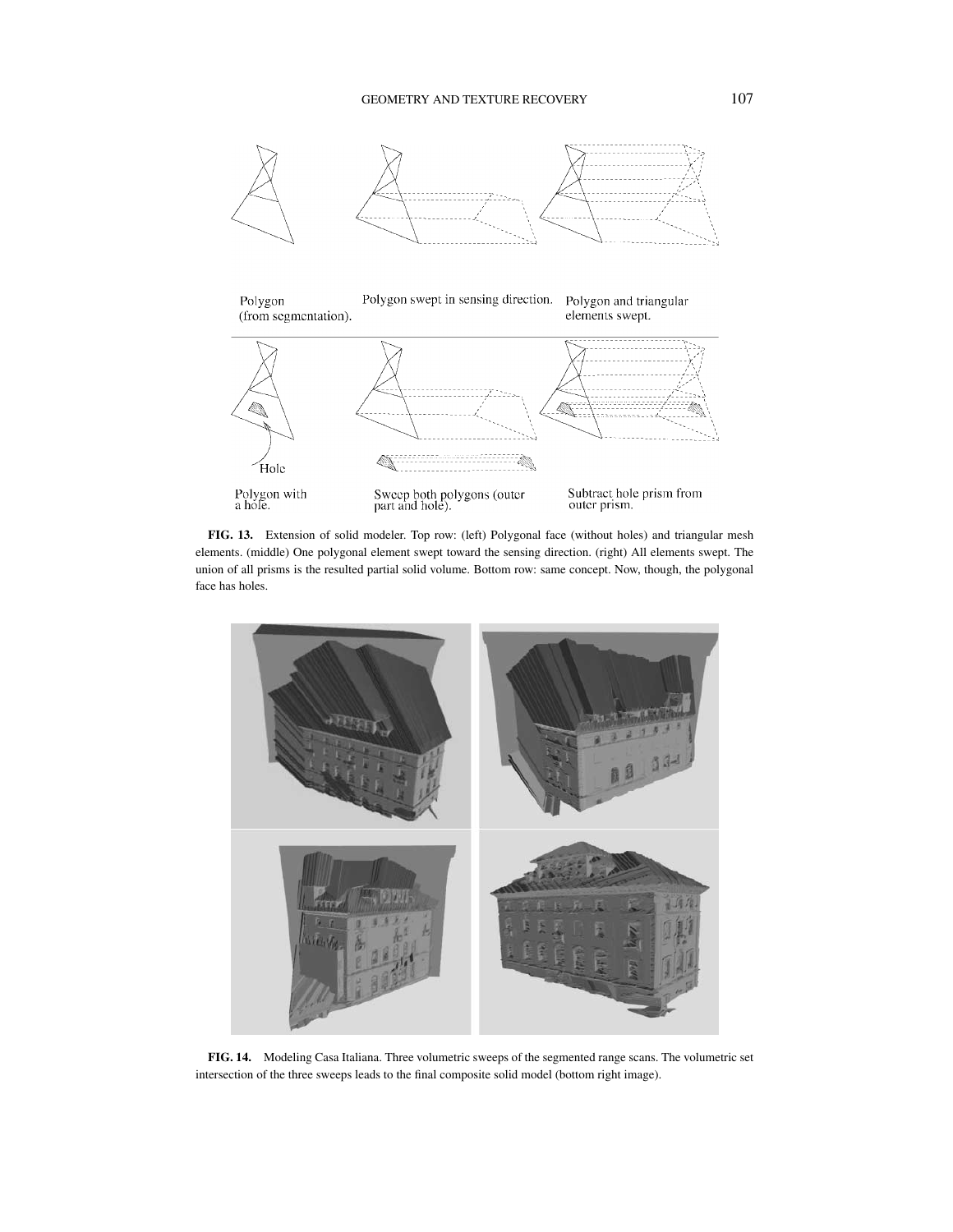| Viewpoint | Before segm.<br>Triang. prisms | After segmentation |               |           |
|-----------|--------------------------------|--------------------|---------------|-----------|
|           |                                | Triang. prisms     | Polyg. prisms | Reduction |
|           | 79,596                         | 41,864             | 32            | 52.6%     |
| 2         | 58,116                         | 24,480             | 19            | 42.1 $%$  |
|           | 81,192                         | 41,245             | 34            | 50.8%     |

**TABLE 1 Results from Modelers Extension: Reduction on Number of Triangular Prisms**

process in the modeling phase. The reduction in the number of triangular faces as a result of the segmentation is shown for the three range scans. The second column presents the number of triangular prisms that would be used for modeling if segmentation was not used. The third and fourth column show the number of triangular and polygonal prisms that are used for modeling after the segmentation of the range scans (triangular prisms are still needed for the unsegmented parts of the scene). The last column shows the amount of reduction on the number of triangular prisms due to the segmentation process. The reduction in the spatial complexity of the sweeps is very large (on the order of 50%). That reduced complexity greatly simplifies the task of boolean intersection. It also increases the time-efficiency of the solid modeling phase.

The data simplification and segmentation of each individual range image *before* merging translates to simplified intermediate volumetric representations. Merging those intermediate representations is the *hardest* part of modeling. Thus, the decreased complexity of the individual volumes results in increased efficiency in the solid modeling phase. This is exactly the kind of efficiency that is highly desirable in the context of modeling large outdoor scenes. The method scales well with the increased sampling density of measured 3-D scenes and is thus appropriate for handling the complexity of scenes of large scale.

# **5. 2-D IMAGE REGISTRATION WITH RANGE DATA**

Our next goal is to enhance the geometric model with photographic observations taken from a freely moving 2-D camera by automatically recovering the camera's position and orientation with respect to the model of the scene and by automatically calibrating the camera sensor. Most systems which recreate photorealistic models of the environment by a combination of range and image sensing [41, 45, 54, 57] solve the range to image registration problem by fixing the relative position and orientation of the camera with respect to the range sensor (that is the two sensors are rigidly attached on the same platform). The major drawbacks of this approach are (i) lack of 2-D sensing flexibility, since the limitations of range sensor positioning (standoff distance, maximum distance) translate to constraints on the camera placement, and (ii) static arrangement of sensors, which means that the system cannot dynamically adjust to the requirements of each particular scene (the camera sensor is precalibrated off-line). Also, the fixed approach cannot handle the case of mapping historical photographs on the models, something our method is able to accomplish.

We provide a solution to the automated pose determination of a camera with respect to a range sensor without placing artificial objects in the scene and without a static arrangement of the range-camera system. This is done by solving the problem of automatically *matching* 3-D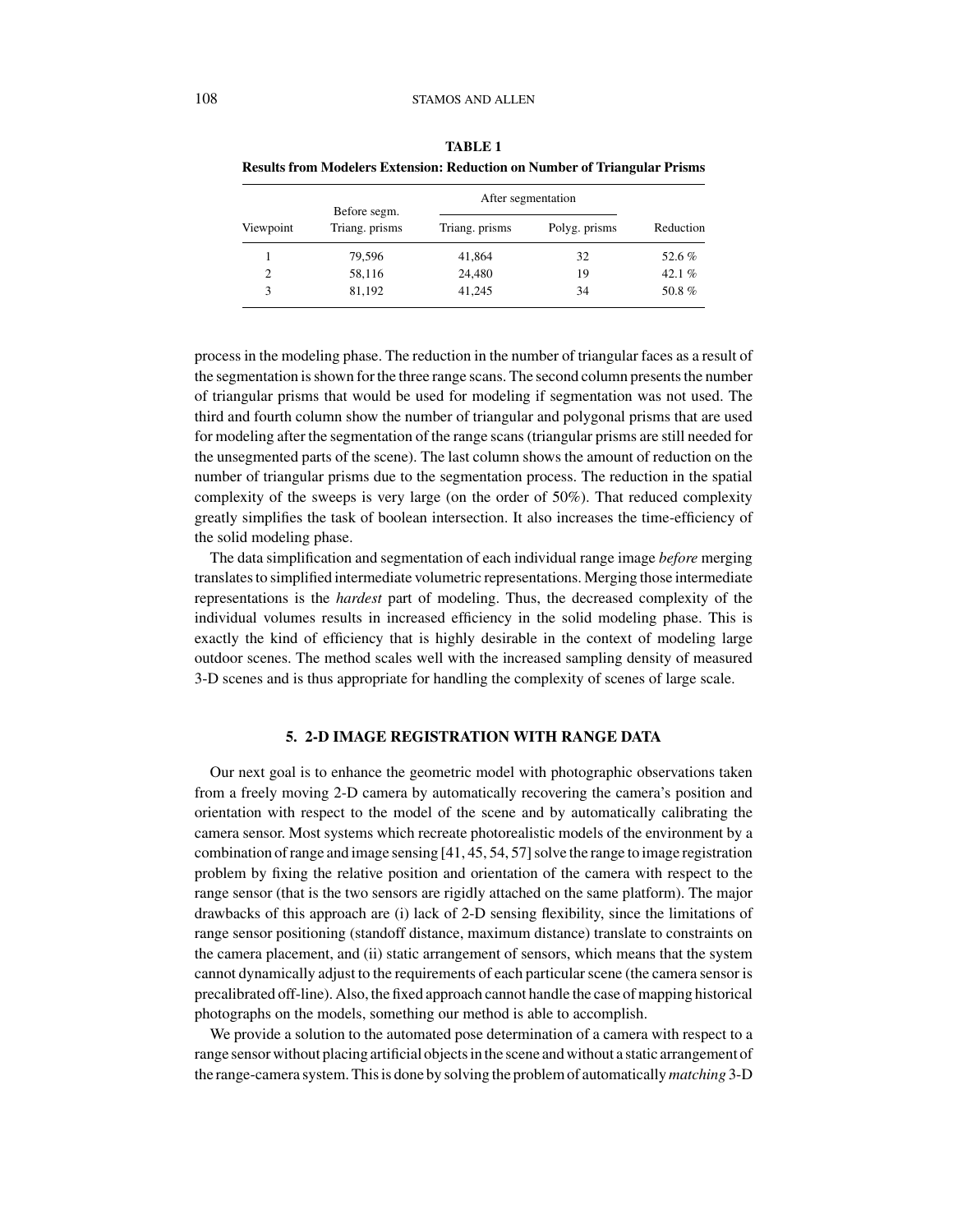and 2-D features from the range and image datasets. Our approach involves the utilization of parallelism and orthogonality constraints that naturally exist in urban environments in order to extract 3-D rectangular structures from the range data and 2-D rectangular structures from the 2-D images.

The problems of pose estimation and camera calibration are of fundamental importance in computer vision and robotics research since their solution is required or coupled with stereo matching, structure from motion, robot localization, object tracking, and object recognition algorithms. There are numerous approaches for the solution of the pose estimation problem from point correspondences [18, 19, 22, 39, 42] or from line correspondences [14, 27, 33]. Works in automated matching of 3-D with 2-D features include [13, 26, 28, 30, 32, 36, 40, 55] whereas in [56] the automated matching is possible when artificial markers are placed in the scene. Finally, Ikeuchi [34] utilizes the reflectance response of the laser range sensor in order to provide an automated solution to the problem.

#### **5.1. 2-D Camera Pose Estimation**

The camera pose estimation involves the following stages:

1. Extraction of two feature sets  $F_{3D}$  and  $F_{2D}$  (3-D and 2-D linear segments from the range and image datasets) (see Section 3).

2. Grouping of the 3-D and 2-D feature sets into clusters of parallel 3-D lines *L*3*<sup>D</sup>* and converging 2-D lines<sup>8</sup>  $L_{2D}$  (Section 5.1.1).

3. Computation of an initial pose estimate  $P_0$  (rotation and internal camera parameters) by utilizing the directions defined by the sets  $L_{3D}$  and  $L_{2D}$  (Section 5.1.2).

4. Grouping of the 3-D and 2-D line segments into higher level structures of 3-D and 2-D rectangles  $R_{3D}$  and  $R_{2D}$  and extraction of 3-D and 2-D graphs  $G_{3D}$  and  $G_{2D}$  of rectangles (repetitive pattern of scene and image rectangles) (Section 5.1.3).

5. Automatic selection of a matched set of rectangular features *C<sup>o</sup>* and computation of a pose  $P^{\circ} = \mathcal{A}(C^{\circ} | P_0)$  by running a pose estimator algorithm  $\mathcal{A}$  (computation of a *coarse* pose estimate). Refinement  $P^R = R(P^o, L_{3D}, L_{2D})$  of the estimated pose  $P^o$  by using all available information computed so far (computation of a *fine* pose estimate) (Section 5.1.4).

## *5.1.1. Vanishing Point Extraction and Clustering 3-D Lines*

In the 2-D domain the extraction of vanishing points provides a natural clustering of lines into sets which correspond to parallel 3-D lines whereas in the 3-D domain the clustering into sets of parallel 3-D lines is direct. The end result of this module is the extraction of major vanishing points  $VP = \{v_1, \ldots, v_n\}$ . Each vanishing point is supported by a set of 2-D lines<sup>9</sup> and the desired clustering  $L_{2D} = \{L_{2D_1}, \ldots, L_{2D_n}\}\$  has been accomplished. If the number of major vanishing points  $N_{vps}$  is known a priori then we can select the  $N_{vps}$  largest clusters from the set  $L_{2D}$  as our result. Computing the number  $N_{vps}$  is an easy task (it is equivelant to identifying the major modes of the 1-D histogram of directions of 2-D lines on the plane [35]). There are many methods for the automatic computation of the major image vanishing points (see [3, 12, 35]). Our approach involves the computation of all pairwise

<sup>&</sup>lt;sup>8</sup> Those lines define vanishing points on the image space.

<sup>9</sup> We are using a Canny edge detector with hysteresis thresholding [11] for extracting 2-D edges. Those edges are grouped into linear segments via orthogonal regression.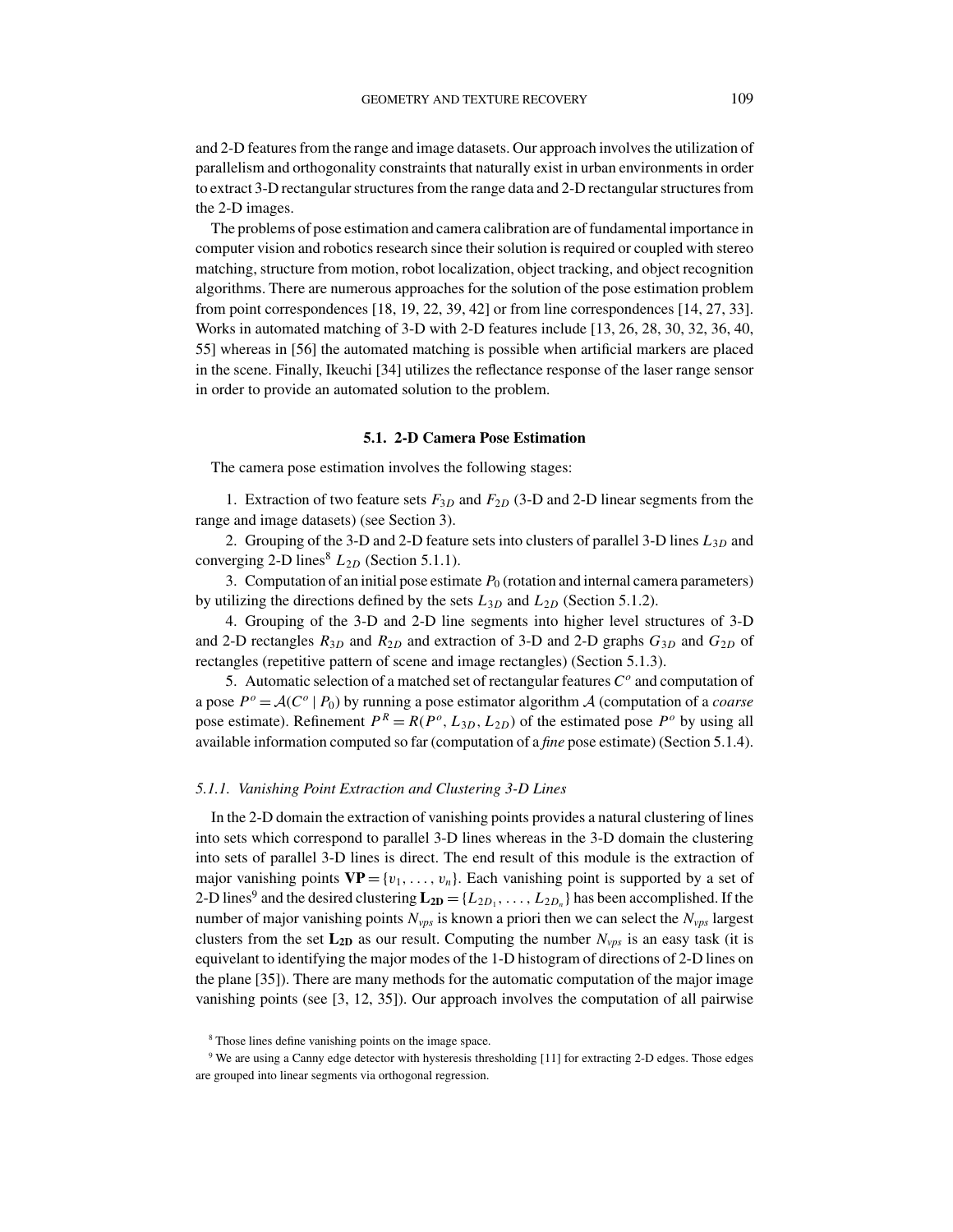

**FIG. 15.** Two vanishing points. The 2-D lines which correspond to parallel 3-D lines of direction  $\mathbf{n}_i$  intersect at a common vanishing point  $V_i$  on the image plane.

intersections between the extracted image lines and the creation of a 2-D histogram of those intersections. For details see [47, 50].

For the clustering of the extracted 3-D lines into sets of parallel lines we are using a classic unsupervised nearest neighbor clustering algorithm [31]. The *Nvps* larger clusters of 3-D lines provide the desired grouping of 3-D lines into clusters of parallel lines  $L_{3D} = \{L_{3D_1}, \ldots, L_{3D_{Nvnc}}\}\$ along with the average 3-D direction of each cluster  $U_{3D} =$  $\{V_{3D_1}, \ldots, V_{3D_{N_{\text{trn}}}}\}.$ 

#### *5.1.2. Computing Camera Rotation and Internal Camera Calibration*

The rotation computation is based on the fact that the relative orientation between two 3-D coordinate systems *O* and *O'* can be computed if two matching directions between the two systems are known. In this case there is a closed-form solution for the rotation [21] and we can write  $R = R(\mathbf{n}_1, \mathbf{n}'_1 | \mathbf{n}_2, \mathbf{n}'_2)$ , where  $\mathbf{n}_i$  and  $\mathbf{n}'_i$  are corresponding orientations expressed in the coordinate systems  $O$  and  $O'$ . In our case, the direction of the 3-D lines which produce the vanishing point  $v_i$  is the unit vector  $\mathbf{n_i} = (v_i - COP)/\|(v_i - COP)\|$  (*COP* is the center of projection of the camera), expressed in the coordinate system of the camera sensor. This direction can be matched with a scene direction **n <sup>i</sup>** which is expressed in the coordinate system of the range sensor and which has been provided by the 3-D clustering module (Section 5.1.1). So, the rotation computation is reduced to the problem of finding two pairs of matching 3-D directions and 2-D vanishing points (see Fig. 15).

The camera center of projection (principal point and focal length) can be computed by three such pairs of directions<sup>10</sup> (see [6, 12]).

#### *5.1.3. Computing Translation by Extracting 3-D and 2-D Rectangles*

Calculating the translation requires the exact matching of local 3-D and 2-D features and global properties alone are not enough. Since 3-D points are hard to localize in

 $10$  The camera calibration is performed before the computation of the rotation, since the rotation computation assumes a calibrated camera.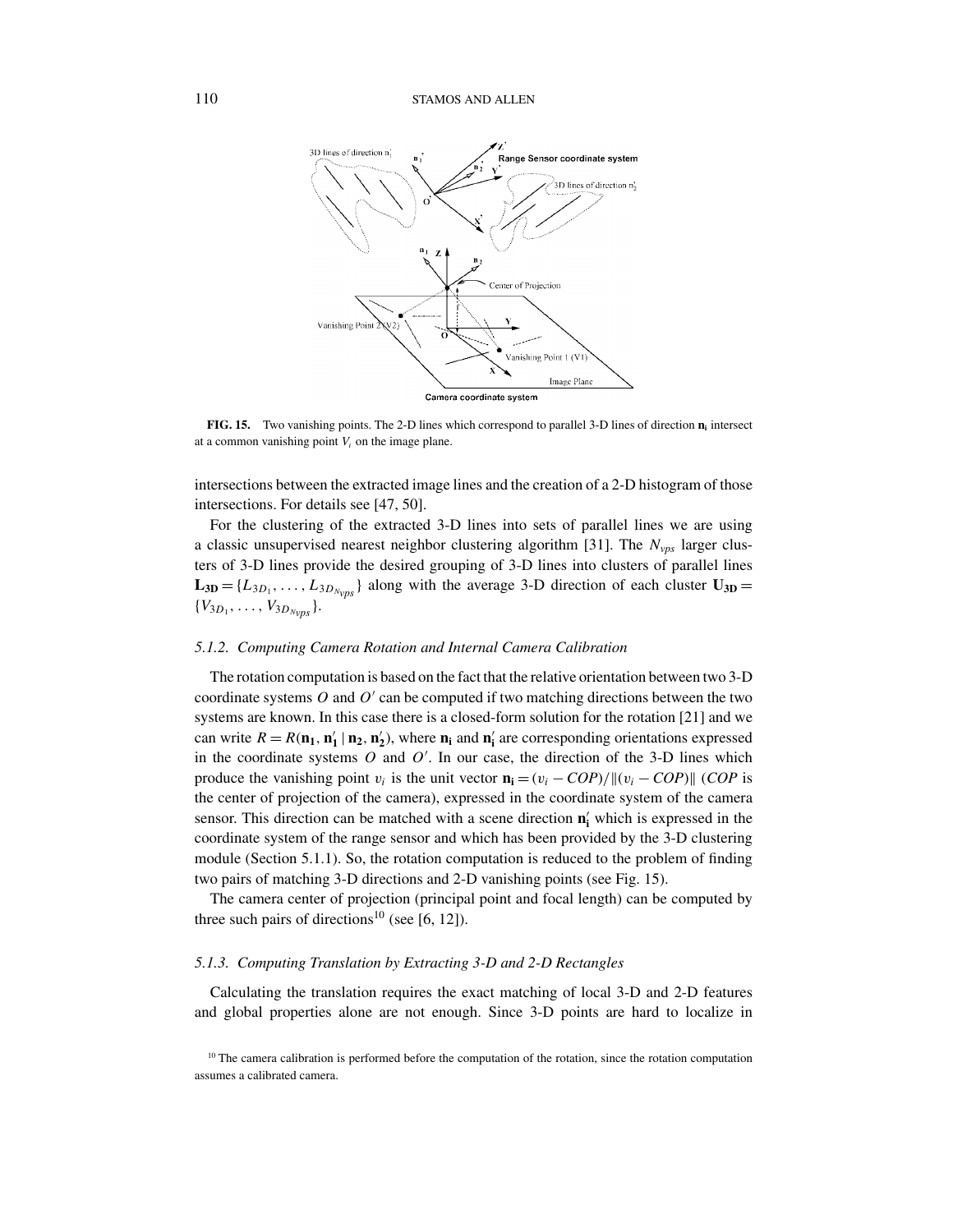

**FIG. 16.** 3-D rectangle formed by lines parallel to the scene directions *Vver* and *Vhor* and its corresponding 2-D quadrangle formed by 2-D lines which meet at the image vanishing points  $v_{ver}$  and  $v_{hor}$ .

the 3-D dataset and since we have already developed a method for the reliable and accurate extraction of 3-D lines [48] we will match 2-D with 3-D linear features. In order to reduce the search-space of possible matches we move up in the feature hierarchy and group the 3-D and 2-D lines into graphs of rectangular and quadrangular structures.

The geometry of the projection of a 3-D rectangle on a 2-D image quadrangle is shown in Fig. 16. Three-dimensional rectangles which are formed by pairs of lines of directions (*Vver*, *Vhor*) have corresponding 2-D quadrangles which are formed by pairs of 2-D lines which converge to the vanishing points (v*ver*, v*hor*). That means that in order to extract corresponding 3-D rectangles and 2-D quadrangles we need to utilize the extracted clusters of 3-D and 2-D lines. For the following discussion we will call one of the two scene directions *vertical*  $(V_{ver})$  and the other one *horizontal*  $(V_{hor})$ . Analogously we call  $v_{ver}$  and  $v_{hor}$  the vanishing points which correspond to the directions *Vver* and *Vhor*.

We can formulate the 3-D and 2-D rectangle extraction problem as follows: The input is two pairs of 3-D directions  $V_{ver}$ ,  $V_{hor} \in \mathbf{U_{3D}}$  and 2-D vanishing points  $v_{ver}$ ,  $v_{hor} \in \mathbf{VP}$ along with the 3-D  $L_{3D_0}$ ,  $L_{3D_1} \in L_{3D}$  and 2-D  $L_{2D_0}$ ,  $L_{2D_1} \in L_{2D}$  (Section 5.1.1) clusters that support them. The output is a set of 3-D rectangles and 2-D quadrangles  $R_{3D}$  and  $R_{2D}$  and two corresponding graphs  $G_{3D}$  and  $G_{2D}$  describing the spatial relationship among structures in  $R_{3D}$  and  $R_{2D}$ , respectively.

Following this notation, a 3-D rectangle is a planar 3-D structure whose sides can be tagged as  $l_{up}$  or  $l_{down}$  if they are parallel to the  $V_{hor}$  direction and as  $l_{left}$  or  $l_{right}$  if they are parallel to the *Vver* direction (Fig. 16). Also we can define three relationships between rectangles which lie on the same scene plane: *right of*, *top of*, and *in* or *out of*. The exact same representation can be used for the 2-D quadrangles. In order to use the same notation and define spatial relationships between 2-D quadrangles we need to transform them to 2-D rectangles. This can be done if we rotate the two vanishing points  $v_{ver}$  and  $v_{hor}$  (and similarly transform all 2-D lines which support them) such that they are parallel to the image plane. More details on the rectangle-extraction algorithm can be found in [47].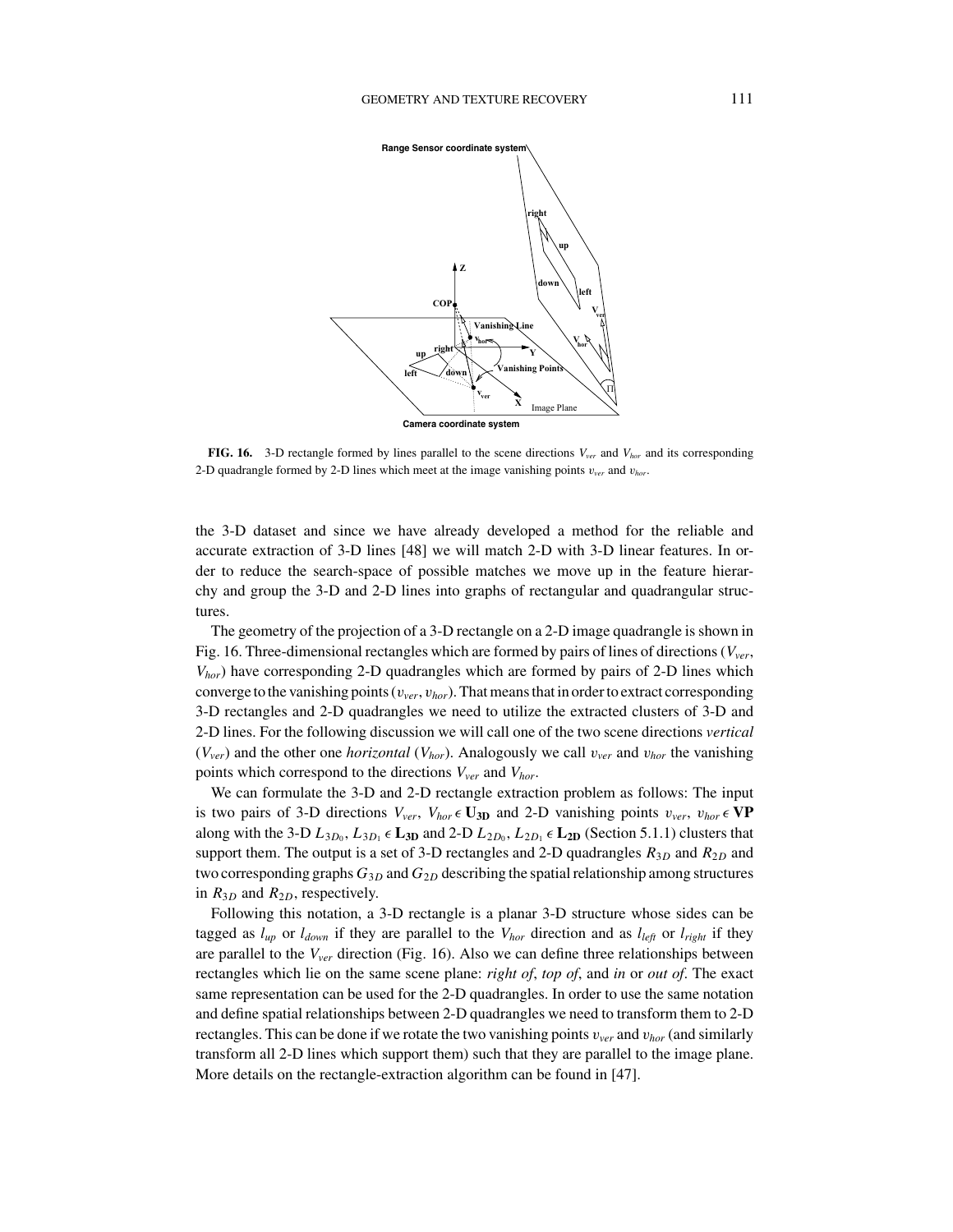## *5.1.4. Matching 3-D and 2-D Rectangles*

The last part of the pose computation module is the calculation of the camera translation with respect to the range sensor by matching local 3-D and 2-D features between the range and image datasets. In Section 5.1.2 3-D scene directions are matched with 2-D image vanishing points in order to solve for the camera rotation.

Matching between a set of 3-D and 2-D rectangles will provide us a *coarse* pose estimate. Exploring every possible combination of matches is an intractable problem since we need to consider an exponentially large number of possibilities. In order to solve the problem we follow the RANSAC framework introduced in [22]. Instead of considering all possible matches we are randomly sampling the search space  $(R_{3D_1} \times R_{2D_1}) \cup (R_{3D_2} \times R_{2D_2}) \cup ... \cup$  $(R_{3D_M} \times R_{2D_M})$  of 3-D and 2-D rectangular structures.<sup>11</sup>

Each sample  $C_{ran}$  consists of a fixed number  $n_{ran}$  of pairs of 3-D and 2-D rectangles, where *nran* is the minimum number of matches that can produce a reliable pose-estimate. Every sample  $C<sub>ran</sub>$  produces a pose estimate which is verified by projecting the 3-D rectangles on the 2-D image. A matching score *Qmatch* is computed, and we select as correct the match which produces the maximum score. Our algorithm sets the score  $Q_{match}$  to equal the number of 3-D rectangles which map (when projected to the image) to an extracted 2-D quadrangle (larger is better). What remains to be defined is how we decide when two 2-D rectangles are close with respect to each other.<sup>12</sup> This decision is based on an adaptive threshold which depends on the relative size of pairs of rectangles [47]. Finally, the pose estimation algorithm A from a set of matched 3-D and 2-D lines (we can view each rectangle as a set of four lines) is described in detail in [33]. In the implementation of the RANSAC procedure the pose estimator A optimizes only with respect to the translation since the rotation is already known to us (Section 5.1.2).

If we want to ensure with probability *Pr* that at least one of our random selections corresponds to a valid match then the maximum number of steps is  $N_{max} = \log(1 - Pr)$ / log(1 − *b*) where *b* is the probability of randomly selecting a sample of *nran correct* matches [22]. If we assume that in our scene there are *K* pairs of 3-D and 2-D rectangles that can be correctly matched then  $b = (K/L)^{n_{ran}}$  and  $L = |(R_{3D_1} \times R_{2D_1}) \cup (R_{3D_2} \times R_{2D_2}) \cup ... \cup$  $(R_{3*D<sub>M</sub>} \times R_{2*D<sub>M</sub>}**$ ) is the number of all possible pairs of 3-D and 2-D rectangles. *K* is unknown, so we set it equal to 1/3*L* for our experiments. Note that the lower the probability of correct matches *b* the larger the number of required steps *N max*.

The coarse estimate computed using the RANSAC method is very important because it provides an initial solution which can be subsequently refined to yield a *final* pose estimate. The refinement involves the projection of all 3-D lines of the extracted clusters  $L_{3D}$  on the 2-D image assuming the coarse pose estimate  $P^o$  and so a set of projected 3-D lines  $\mathcal{P}(L_{3D})$  is formed. Each individual projected cluster is compared with the groups of extracted 2-D lines  $L_{2D}$  and new line matches among the 3-D and 2-D datasets are verified. The increased number of line matches results in better pose estimation.

<sup>&</sup>lt;sup>11</sup> *N* matches  $(\mathbf{n}'_i, \mathbf{n}_i)$  between scene and image directions produce  $M = \binom{N}{2}$  pairs of the form  $((\mathbf{n}'_i, \mathbf{n}_i), (\mathbf{n}'_j, \mathbf{n}_j))$ . In Section 5.1.3 we described a method to compute 3-D and 2-D rectangles ( $R_{3D_k}$ ,  $R_{2D_k}$ ) from clusters of 3-D and 2-D lines, and pairs of the above pairs of matched scene and image directions.

 $12$  Note that 2-D quadrangles are transformed into 2-D rectangles when we extract the vanishing points which produce them.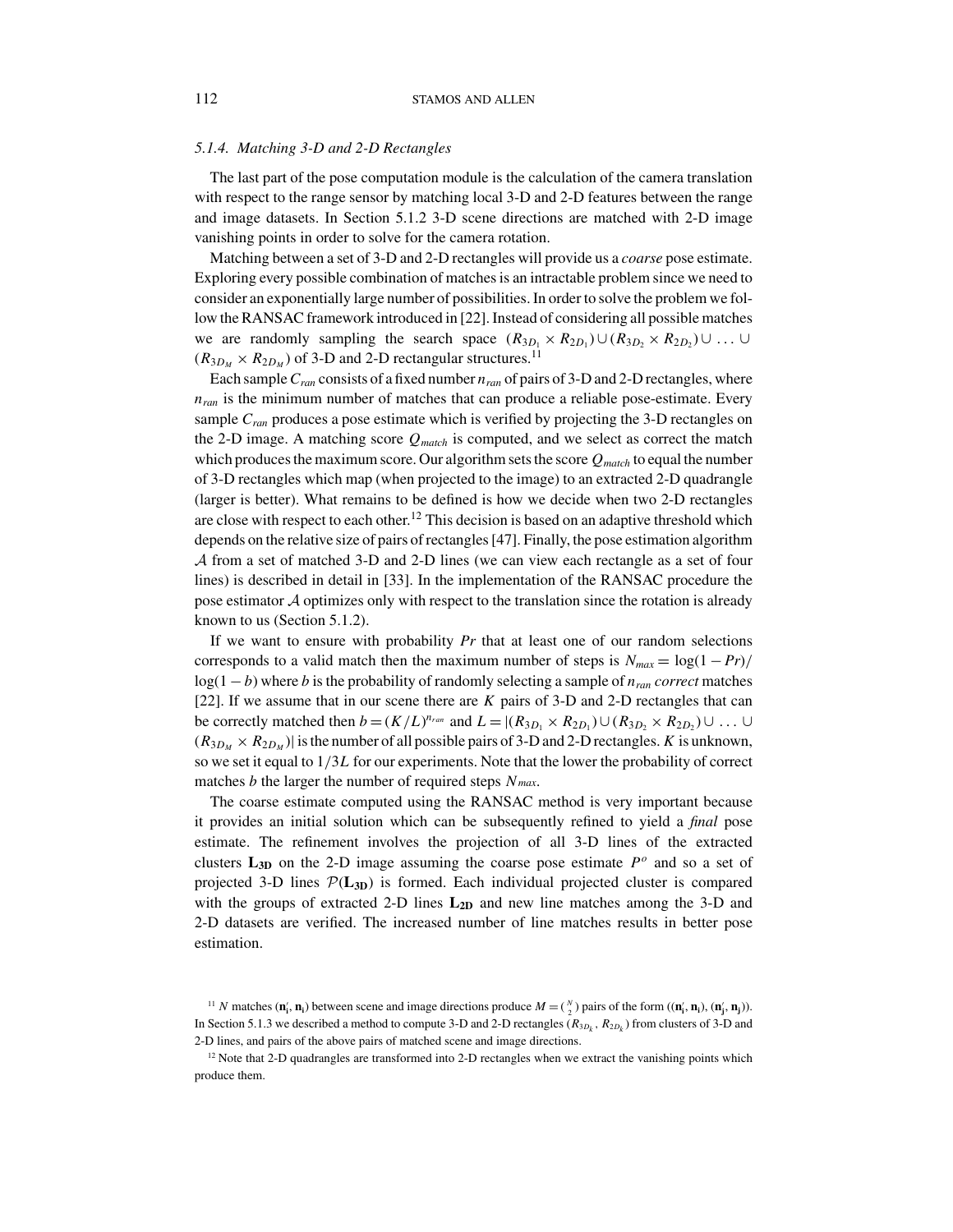

**FIG. 17.** (a,b) Clusters of 3-D lines (color encodes different directions) and extracted 3-D rectangles (rectangles are rendered as solids of different color for clarity). Two different views of the building.

## **5.2. Range-Image Matching Results**

The results of the 3-D line and rectangle extraction from two range scans of Casa Italiana (Fig. 6) are shown in Figs. 17a and 17b. For clarity, different rectangles are rendered with different colors. Also there are three major clusters of parallel lines (encoded with the colors red, green, and blue). In the 2-D domain, the three major vanishing points and clusters of 2-D lines (for two views of the building) are shown in Figs. 18a and 18b. The automatically computed principal point of the cameras is also shown; it is the point of intersection of vanishing point directions on the image. The next set of figures (18c, 18d) displays the results of extracting 2-D quadrangles from the 2-D images. The extracted quadrangles from two different views are overlaid on the 2-D images. Notice that in some cases we introduce false boundary edges to complete the quadrangles. However, these false boundaries do not affect the matches, since RANSAC filters out correlations between 3-D and 2-D rectangles which do not produce a valid pose estimate.<sup>13</sup>

The outcome of the coarse pose estimation algorithm (RANSAC algorithm) is presented next in Figs. 18e and 18f. The extracted 2-D rectangles (red in color or black in blackand-white printing) are shown overlaid with the projection (green in color or white in black-and-white printing) of those 3-D rectangles which produce the maximum matching score *Qmatch* (*Qmatch* is 9 for the first view and 8 for the second view). The final pose (Section 5.1.4) is visually verified in Figs. 19a and 19b where the extracted 3-D lines shown in Figs. 17a and 17b respectively are projected on the 2-D images. The extracted 2-D lines are shown in red and the projected 3-D lines in green. As you can see the projected 3-D lines are very well aligned with the 2-D data-sets, which means that both the registration and the feature extraction algorithms produce accurate results. The number of samples the RANSAC algorithm tried was 8457 (6.0 s on an SGI Onyx2) for the first view and 223831 (2 min and 29 s) for the second view.

Finally, Figs. 20a and 20b present the final texture-mapped 3-D models using the computed calibration parameters and pose estimate on the two views of the model. The texture map visually verifies the accuracy of our method and presents the true geometric model of the scene enhanced with the photometric observations.

<sup>13</sup> A false match results to a pose estimate which is not verified when the 3-D rectangles are projected on the 2-D image, since most 3-D rectangles will be projected far away from their 2-D counterparts.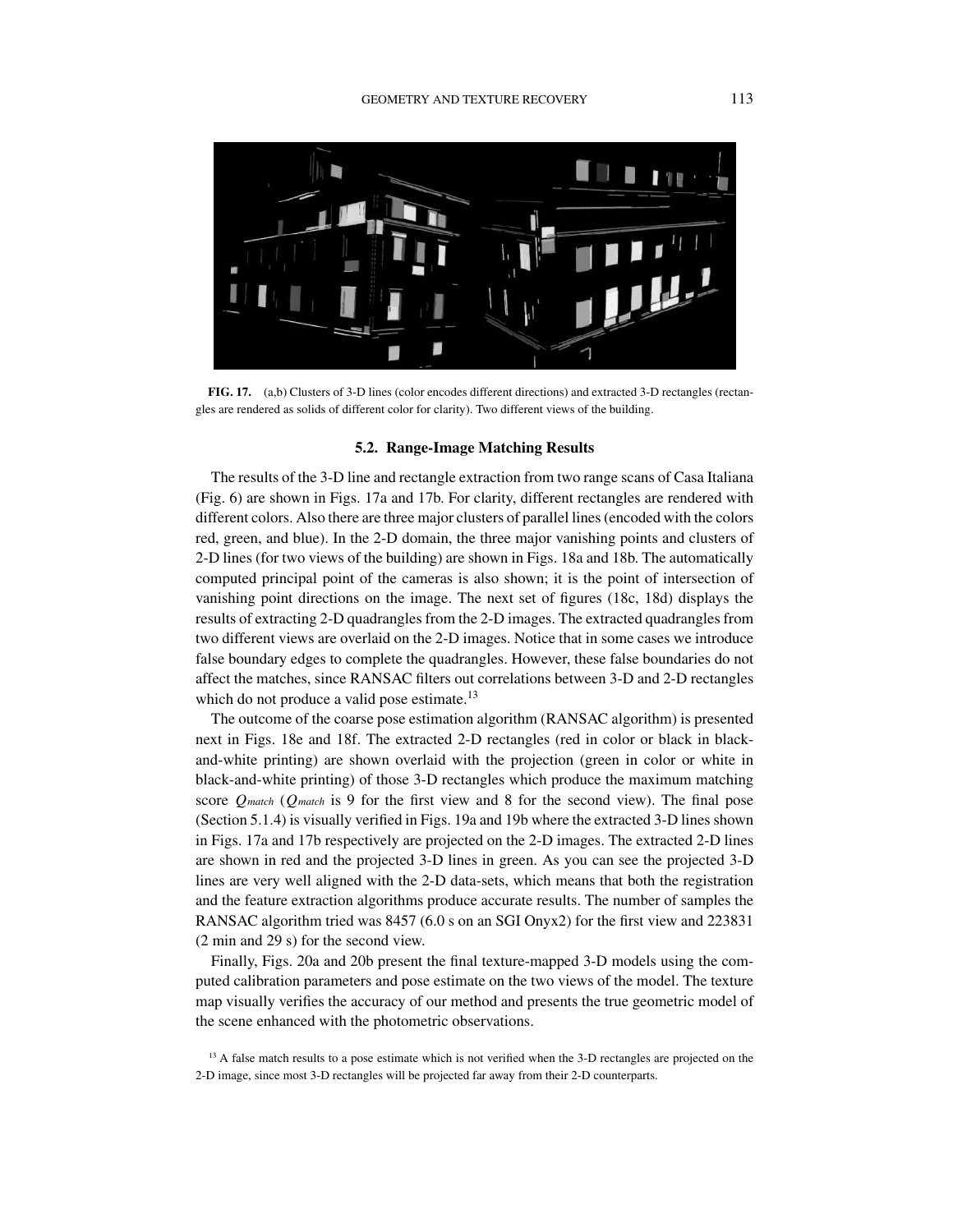

**FIG. 18.** Results. (Top row) 2-D images and clusters of 2-D lines, where different colors correspond to different vanishing points (two views of the building shown). (Middle row) Extracted 2-D quadrangles. (Bottom row) Extracted 2-D quadrangles (shown in red in color or black in black-and-white printing) and  $Q_{\text{match}}$  matched 3-D rectangles projected on images after coarse pose estimation (shown in green in color or white in black-and-white printing).



**FIG. 19.** Results. Projected 3-D lines on the images after final pose estimation (shown in green in color or white in black-and-white printing). The extracted 2-D lines are shown in red in color or black in black-and-white printing.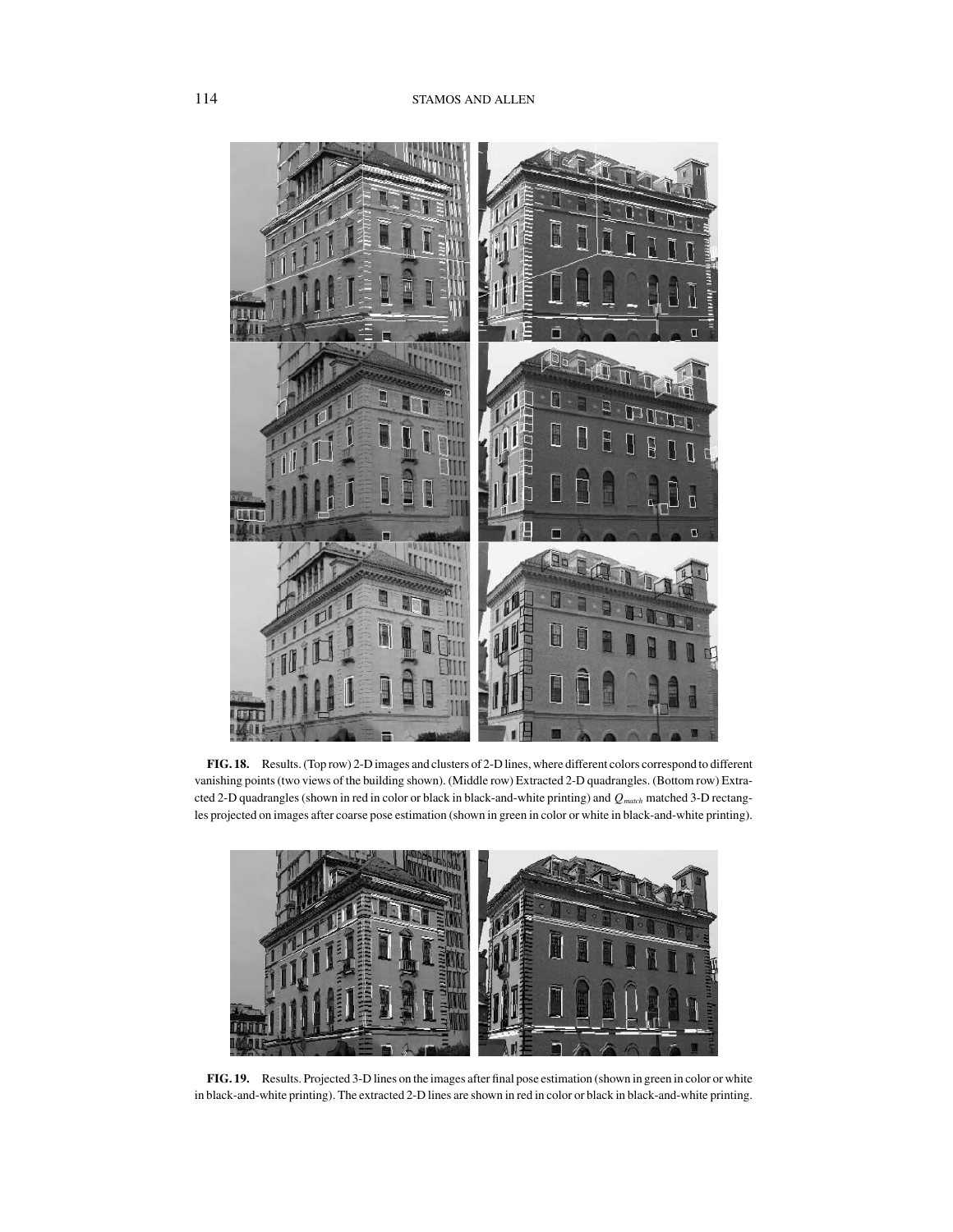

**FIG. 20.** Results. Images texture-mapped on 3-D model assuming final pose (two views of the model). The texture map, visually verifies the accuracy of our method and presents the true geometric model of the scene enhanced with the photometric observations.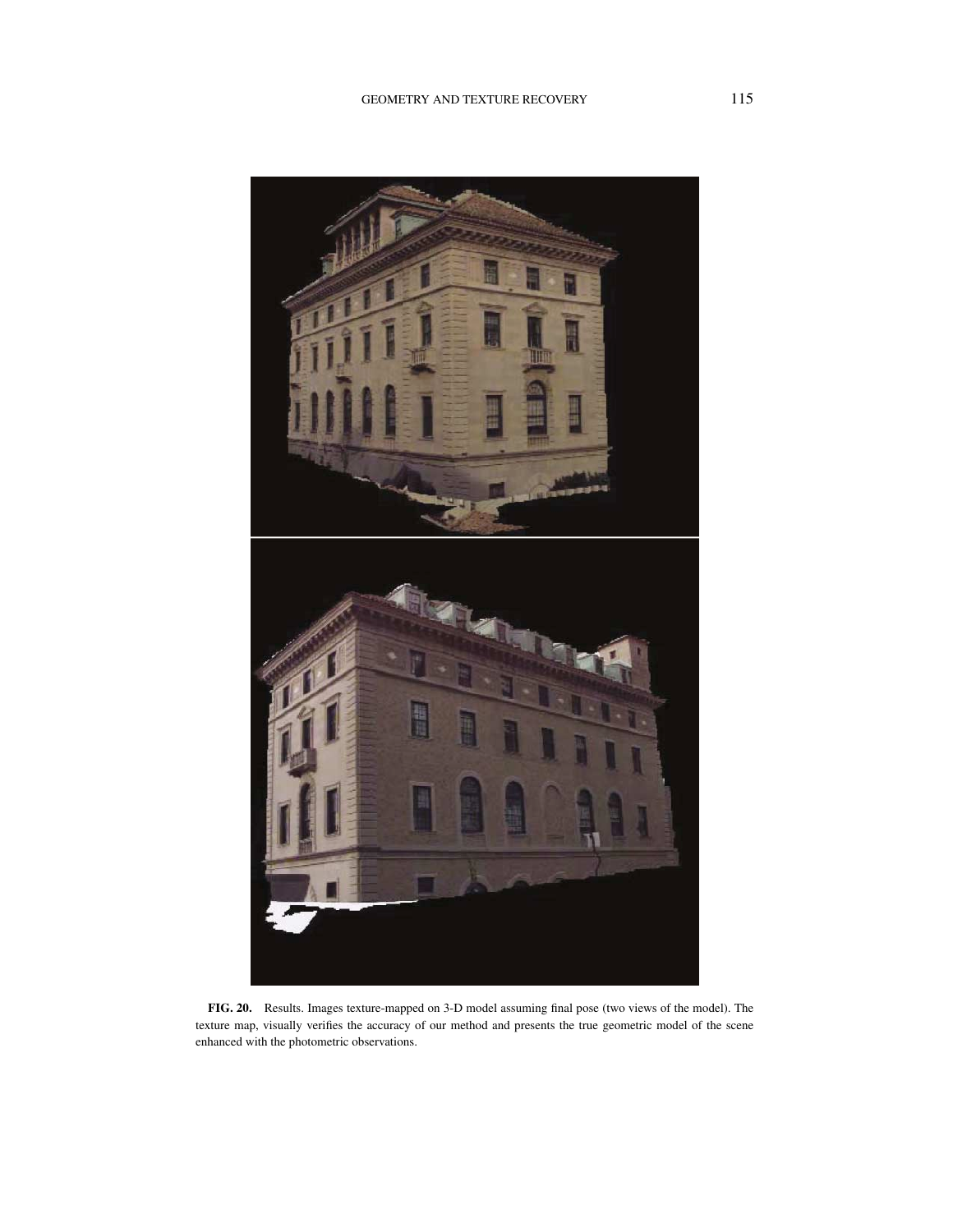## **6. CONCLUSIONS**

Our system addresses one of the most difficult problems in computer vision and robotics research in a unique and effective manner. We believe that the developed modules are of vital importance for a flexible photorealistic 3-D model acquisition system. Segmentation algorithms simplify the dense datasets and provide stable features of interest which can be used for registration purposes. The solid modeling provides geometrically correct 3-D models. The automated range-to-image registration can increase the flexibility of the system by decoupling the slow geometry recovery process from the image acquisition process; the camera does not have to be precalibrated and rigidly attached to the range sensor. The system is comprehensive in that it addresses all phases of the modeling problem with a particular emphasis on automating the entire process without manual interaction.

Due to the scope of the system, there are still a number of open technical issues that need to be addressed: (i) The segmentation routines fit planes to the extracted clusters of points. Fitting of general smoothly varying surfaces is needed in nonplanar parts of the scene. Also a number of thresholds have to manually be set by the user in order to customize the segmentation. It is unclear how the current system will work with scenes that do not contain large amounts of planar surfaces. (ii) The solid modeling part requires very accurate registration between the range images. Also the whole object must be in the field of view of the sensor at each scanning operation. This problem can be attacked if we replace the boolean intersection of the solid sweeps with the unification of the complements of the sweeps. (iii) Our algorithm operates in scenes which contain linear features with strong orthogonality constraints. We are able to exploit the unique features found in urban environments; it is yet to be determined how it will extend to more general 3-D scenes. (iv) Currently we do not merge multiple images (textures) on the 3-D model but we texture-map only one brightness image per view. There are methods to attack the problem (i.e., view-dependent texturing [17], statistical texture estimation [15], or the unstructured lumigraph method [10]). All approaches implement heuristics though and the research problem is still open.

Our future work includes investigation in the area of sensor planning along the lines of [44]. In order for this module to be operational on outdoor scenes, a navigational module in a partial known world is needed. This module is currently under development in our lab [25] and it runs on a mobile robot where the laser range scanner is located. The integrated project (called AVENUE) [1] contains all the necessary modules (mobile robot navigation, partial 3-D and 2-D maps of the environment of Columbia University's campus, sensor planning, and site modeling) which can enable a completely autonomous site exploration system.

#### **ACKNOWLEDGMENTS**

This work was supported in parts by an ONR/DARPA MURI award ONR N00014-95-1-0601, DURIP award N00014-98-1-0267 and NSF grants CDA-96-25374 and EIA-97-29844. The first author was also supported by the Foundation of Ioannis S. Latsis, Greece. The authors thank Michael Reed for his help in creating the solid models.

#### **REFERENCES**

<sup>1.</sup> P. K. Allen, I. Stamos, A. Gueorguiev, E. Gold, and P. Blaer, AVENUE: Automated site modeling in urban environments, in *3rd Int. Conference on Digital Imaging and Modeling, 2001*, pp. 357–364.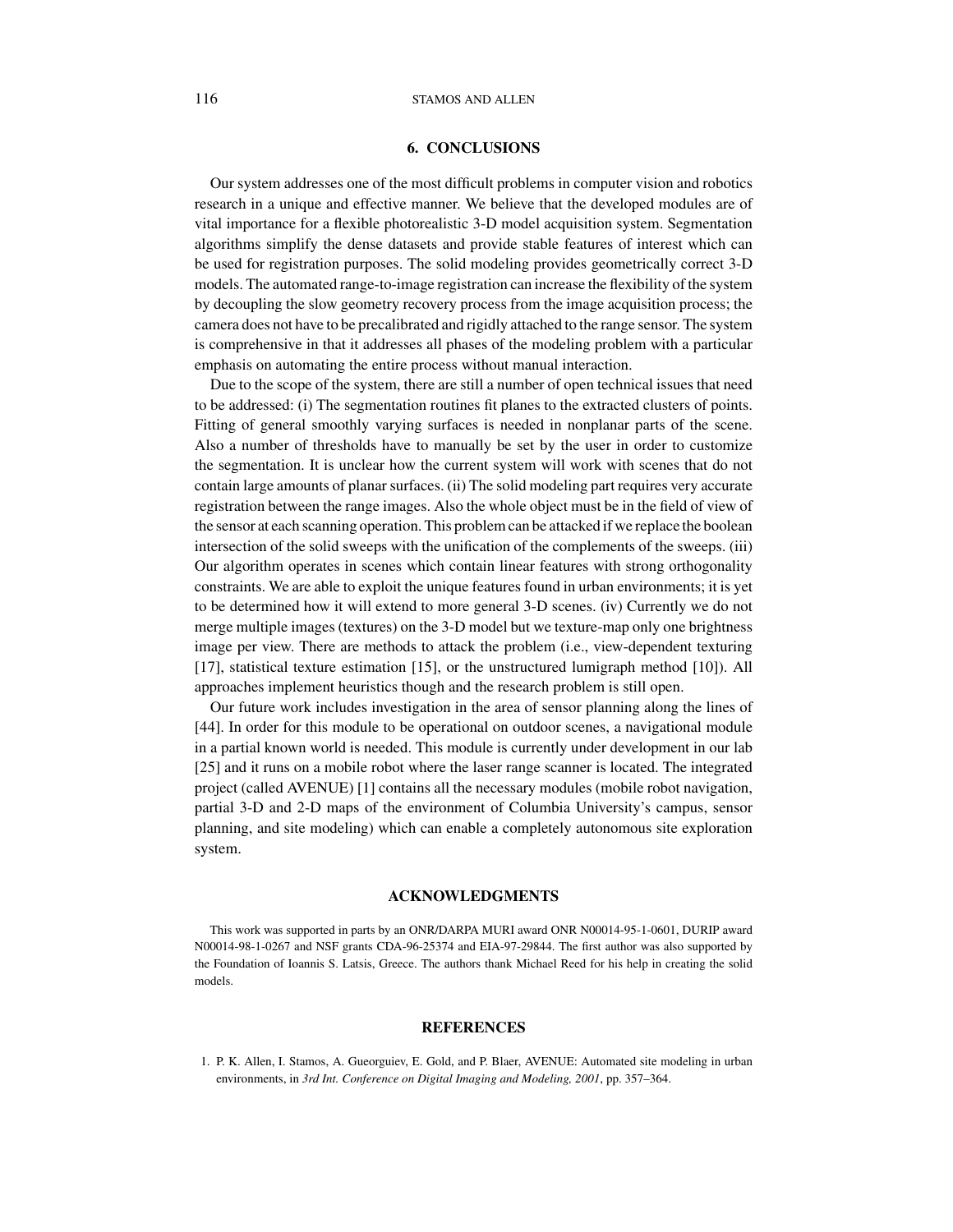- 2. M. Antone and S. Teller, *Automatic Recovery of Camera Positions in Urban Scenes*, Technical Report LCS TR-814, MIT, December 2000.
- 3. M. E. Antone and S. Teller, Automatic recovery of relative camera rotations for urban scenes, in *IEEE Conf. Computer Vision and Pattern Recognition, Hilton Head, NC, July 2000*, pp. 282–289.
- 4. C. Baillard and A. Zisserman, A plane-sweep strategy for the 3D reconstruction of buildings from multiple images, in *19th ISPRS Congress and Exhibition, July 2000*, Vol. 32, pp. 56–62.
- 5. D. Ballard and C. Brown, *Computer Vision*, Prentice Hall, Englewood Cliffs, NJ, 1982.
- 6. S. Becker, *Vision-Assisted Modeling from Model-Based Video Representations*, Ph.D. thesis, Massachusetts Institute of Technology, February 1997.
- 7. J.-A. Beraldin, L. Cournoyer, M. Rioux, F. Blais, S. F. El.-Hakim, and G. Godin, Object model creation from multiple range images: Acquisition, calibration, model building and verification, in *Intern. Conf. on Recent Advances in 3-D Dig. Imaging and Modeling, Ottawa, Canada, May 1997*, pp. 326–333.
- 8. F. Bernardini and H. Rushmeier, The 3D model acquisition pipeline, in *Eurographics 2000 State of the Art Report (STAR), 2000*.
- 9. P. J. Besl and R. C. Jain, Segmentation through variable-order surface fitting, *IEEE Trans. Pattern Anal. Mach. Intell.* **10**, 1988, 167–192.
- 10. C. Buehler, M. Bosse, S. Gortler, M. Cohen, and L. McMillan, Unstructured lumigraph rendering, in *SIGGRAPH 2001*, pp. 425–432.
- 11. J. Canny, A computational approach to edge detection, *IEEE Trans. Pattern Anal. Mach. Intell.* **8**(6), 1986, 679–698.
- 12. B. Caprile and V. Torre, Using vanishing points for camera calibration, *Int. Conf. Comput. Vision* **4**, 1990, 127–140.
- 13. T. Cass, Polynomial-time geometric matching for object recognition, *Int. J. Comput. Vision* **21**, 1997, 37–61.
- 14. S. Christy and R. Horaud, Iterative pose computation from line correspondences, *Comput. Vision Image Understand.* **73**, 1999, 137–144.
- 15. S. Coorg and S. Teller, Extracting textured vertical facades from contolled close-range imagery, in *IEEE Conf. Computer Vision and Pattern Recognition, Fort Collins, Colorado, 1999*, pp. 625–632.
- 16. B. Curless and M. Levoy, A volumetric method for building complex models from range images, in *SIGGRAPH, 1996*, pp. 303–312.
- 17. P. E. Debevec, C. J. Taylor, and J. Malik, Modeling and rendering architecture from photographs: A hybrid geometry-based and image-based approach, in *SIGGRAPH, 1996*, pp. 11–20.
- 18. D. F. DeMenthon and L. S. Davis, Model-based object pose in 25 lines of code, *Int. J. Comput. Vision* **15**, 1995, 123–141.
- 19. M. Dhome, M. Richetin, J.-T. Lapreste, and G. Rives, Determination of the attitude of 3-D objects from a ´ single perspective view, *IEEE Trans. Pattern Anal. Mach. Intell.* **11**, 1989, 1265–1278.
- 20. S. F. El-Hakim, P. Boulanger, F. Blais, and J.-A. Beraldin, A system for indoor 3-D mapping and virtual environments, in *Videometrics V, July 1997*, pp. 21–35.
- 21. O. Faugeras, *Three-Dimensional Computer Vision*, MIT Press, Cambridge, MA, 1996.
- 22. M. A. Fischler and R. C. Bolles, Random sample consensus: A paradigm for model fitting with applications to image analysis and automated cartography, *Graphics Image Process.* **24**, 1981, 381–395.
- 23. A. Fitzgibbon, D. Eggert, and R. Fisher, High-level CAD model acquisition from range images, *Comput. Aided Design* **29**, 1997, 321–330.
- 24. A. W. Fitzgibbon and A. Zisserman, Automatic 3D model acquisition and generation of new images from video sequences, in *Proc. of European Signal Processing Conf. (EUSIPCO '98), Rhodes, Greece, 1998*, pp. 1261–1269.
- 25. A. Gueorguiev, P. K. Allen, E. Gold, and P. Blaer, Design, architecture and control of a mobile site modeling robot, in *Intern. Conf. on Robotics & Automation, San Francisco, April 2000*, pp. 3266–3271.
- 26. G. Hausler and D. Ritter, Feature-based object recognition and localization in 3D-space, using a single video image, *Comput. Vision Image Understand.* **73**, 1999, 64–81.
- 27. R. Horaud, F. Dornaika, B. Lamiroy, and S. Christy, Object pose: The link between weak perspective, paraperspective, and full perspective, *Int. J. Comput. Vision* **22**(2), 1997, 173–189.